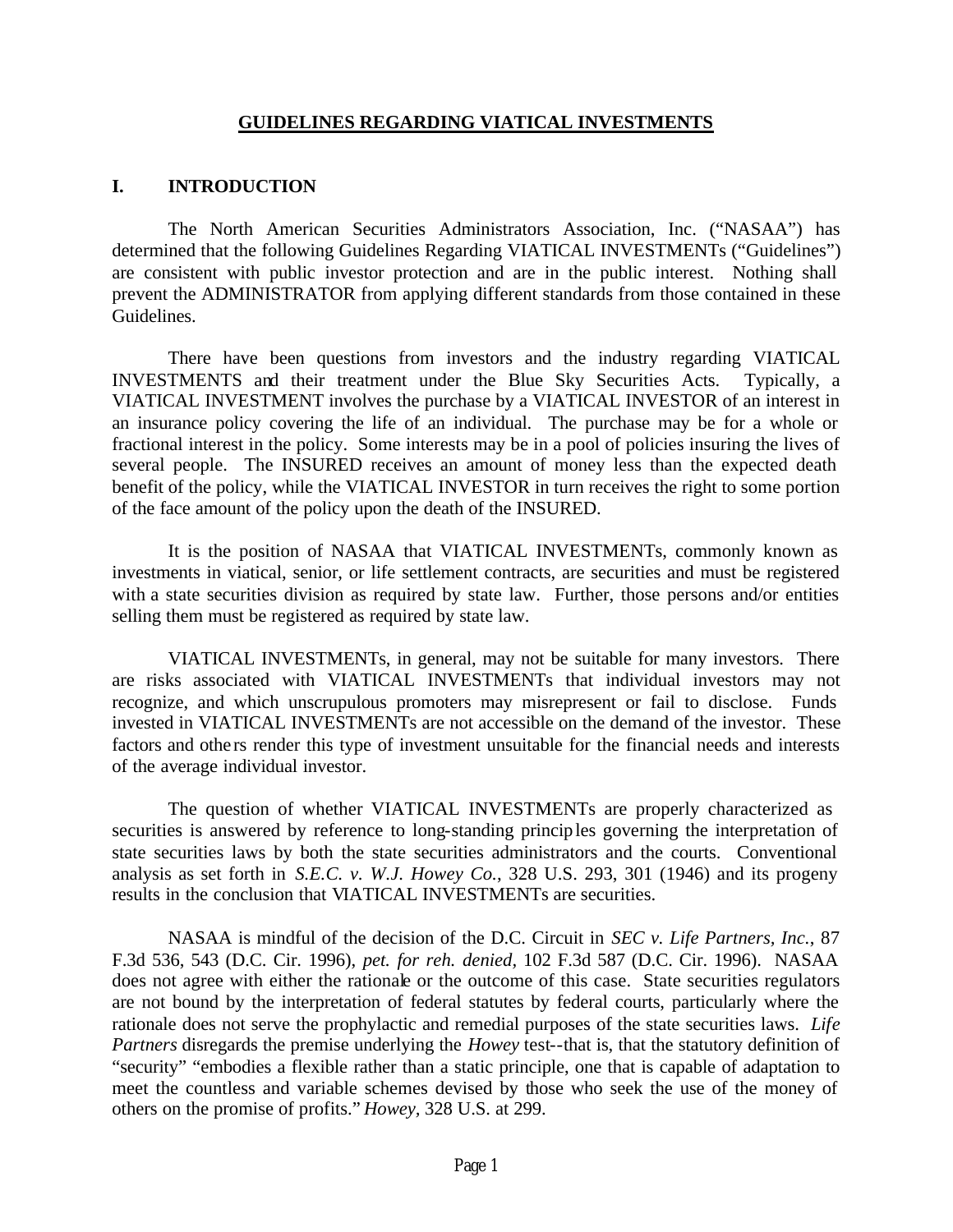NASAA concludes that VIATICAL INVESTMENTs, regardless of the health status or age of the insured, are securities. All persons involved in the offer and/or sale of VIATICAL INVESTMENTs should be aware of the nature and extent of the registration and antifraud provisions of state securities laws, as well as the applicability of these provisions to every offer and/or sale of a security.

## **A. Application**

The standards contained in these Guidelines apply to the offer and sale of VIATICAL INVESTMENTs. These Guidelines do not apply to investments in a pool of life insurance policies, as those offerings are covered by existing registration guidelines. Applications not conforming to the standards contained herein shall be looked upon with disfavor. However, the ADMINISTRATOR may allow waivers or exceptions from certain standards under these Guidelines, if good cause is shown, or may require different standards based on provisions of statutes or regulations of a state.

### **B. Definitions**

- 1. ADMINISTRATOR means the official or agency responsible for administering and enforcing the securities laws and regulations of a state.
- 2. AFFILIATE means a PERSON who, directly or indirectly, CONTOLS, is CONTROLLED by, or is under common CONTROL with the PERSON specified herein.
- 3. AUDITED FINANCIAL STATEMENTS means financial statements that have been audited and reported upon by independent Certified Public Accountants in accordance with generally accepted auditing standards of the American Institute of Certified Public Accountants.
- 4. BROKER-DEALER means any PERSON meeting the definition of this term under the securities laws of the states where VIATICAL INVESTMENTs are offered for sale.
- 5. CONTROL means the power to direct or influence the direction of the management or policies of a PERSON, directly or indirectly, through the ownership of voting securities, by contract or otherwise.
- 6 DEFAULT means any failure by the ESCROW AGENT to fulfill any one or more of its obligations or commitments under the escrow agreement, which continues for sixty (60) days without being cured or waived.
- 7. ESCROW AGENT means a state or federally regulated financial institution organized under the laws of the United States or any state, whose responsibilities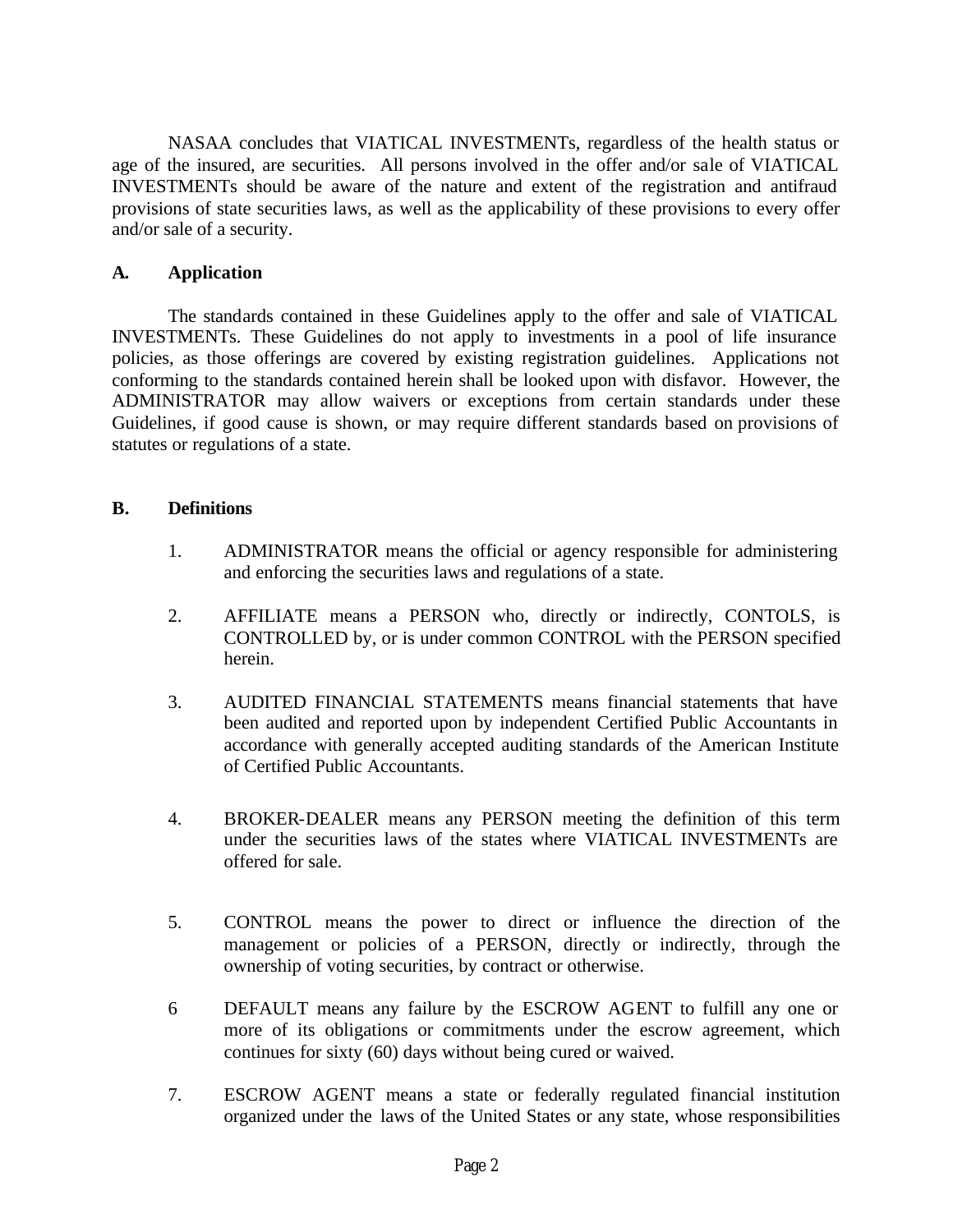include those set forth in IV. A. 1. of these Guidelines. It may not be affiliated with the VIATICAL ISSUER, its PROMOTERS, or AFFILIATES. A financial institution may not be disallowed to act as an ESCROW AGENT merely because the VIATICAL ISSUER, its PROMOTERS, or AFFILIATES are customers thereof. An ESCROW AGENT may also include an attorney or certified public accountant who: (1) is not affiliated with the VIATICAL ISSUER, its PROMOTERS, or AFFILIATES; (2) is licensed to do business in the state in which s/he practices; and (3) can demonstrate that s/he is adequately insured or can provide a fidelity bond.

- 8. GAAP means Generally Accepted Accounting Principles as established by the Financial Accounting Standards Boards (FASB), Accounting Principles Board (APB), Accounting Research Bulletins (ARB) and American Institute of Certified Public Accountants (AICPA).
- 9. INSURED means the person covered under the policy which is the subject of a VIATICAL INVESTMENT.
- 10. OFFERING CIRCULAR means the disclosure document that provides material information about the offering of VIATICAL INVESTMENTS. The disclosure document may also be identified as a "prospectus."
- 11. PERSON means an individual, a corporation, a limited liability company, a partnership, an association, organization, a government or a political subdivision of a government, or other legal entity.
- 12. PROMOTER means:
	- a. A PERSON who, alone or in conjunction with one or more PERSONs, directly or indirectly, took the initiative in founding or organizing the VIATICAL ISSUER or CONTOLS the VIATICAL ISSUER;
	- b. A PERSON who, directly or indirectly, receives, as consideration for services and/or property rendered, five percent (5%) or more of any class of the VIATICAL ISSUER's equity securities or five percent (5%) or more of the proceeds from the sale of any class of the VIATICAL ISSUER's equity securities;
	- c. A PERSON who:
		- (i) Is an officer or director for the VIATICAL ISSUER; or
		- (ii) Anyone who legally or beneficially owns, directly or indirectly, five percent (5%) or more of any class of the VIATICAL ISSUER's equity securities; or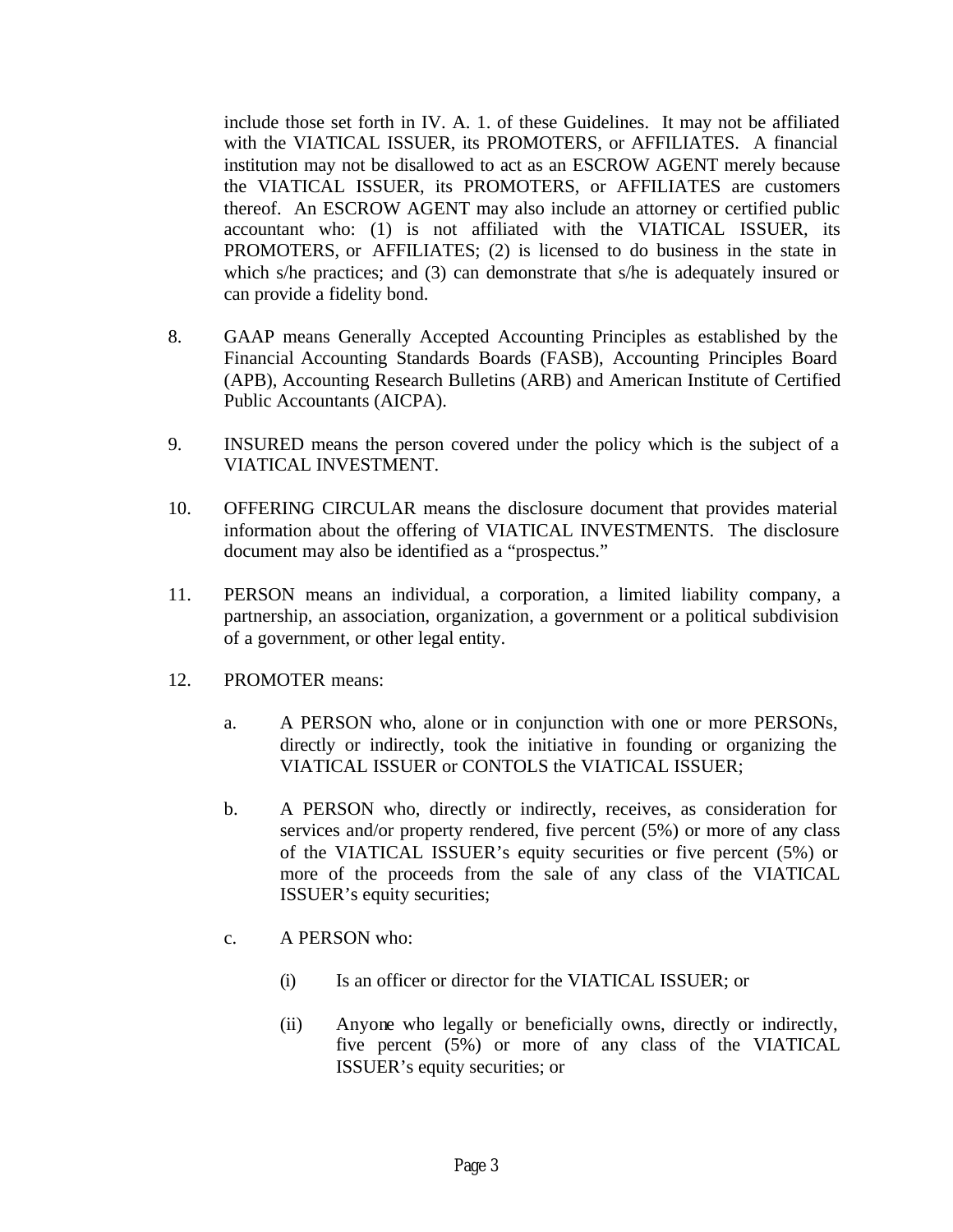- (iii) A PERSON who is an AFFILIATE of a PERSON specified in a, b,  $c(i)$  or  $c(ii)$ .
- d. A PROMOTER does not include:
	- (i) A PERSON who receives securities or proceeds solely as underwriting compensation if that PERSON falls outside the definition of a, b, or c.
	- (ii) An unaffiliated institutional investor, who purchased the VIATICAL ISSUER's equity securities more than one year prior to the filing date of the VIATICAL ISSUER's registration statement. An unaffiliated institutional investor who purchased the VIATICAL ISSUER's equity securities on an arm's-length basis within one year prior to the filing date of the VIATICAL ISSUER's registration statement may, at the ADMINISTRATOR's discretion, be excluded from the definition of PROMOTER.
- 13. UNDERWRITER Any PERSON that enters into a contractual agreement with the VIATICAL ISSUER to offer and sell VIATICAL INVESTMENTs on behalf of the VIATICAL ISSUER to VIATICAL INVESTORs. The underwriting agreement between the UNDERWRITER and the VIATICAL ISSUER may specify either a "firm" underwriting in which the UNDERWRITER agrees to purchase all of the VIATICAL INVESTMENTs in an offering for resale to INVESTORs, or a "best efforts" underwriting without an obligation to purchase and resell all of the VIATICAL INVESTMENTs.
- 14. VIATICAL INVESTMENT means the contractual right to receive any portion of the death benefit or ownership of a life insurance policy or certificate, for consideration that is less than the expected death benefit of the life insurance policy or certificate. VIATICAL INVESTMENT does not include:
	- a. any transaction between a VIATOR and a viatical settlement provider as defined by [reference to state statute or most recent version of the National Association of Insurance Commissioners ("NAIC") Model Viatical Settlement Act];
	- b. any transfer of ownership and/or beneficial interest in a life insurance policy from a viatical settlement provider to another viatical settlement provider as defined by [reference to state statute or most recent version of the NAIC Model Viatical Settlement Act] or to any legal entity formed solely for the purpose of holding ownership and/or beneficial interest in a life insurance policy or policies;
	- c. the *bona fide* assignment of a life insurance policy to a bank, savings bank, savings and loan association, credit union, or other licensed lending institution as collateral for a loan; or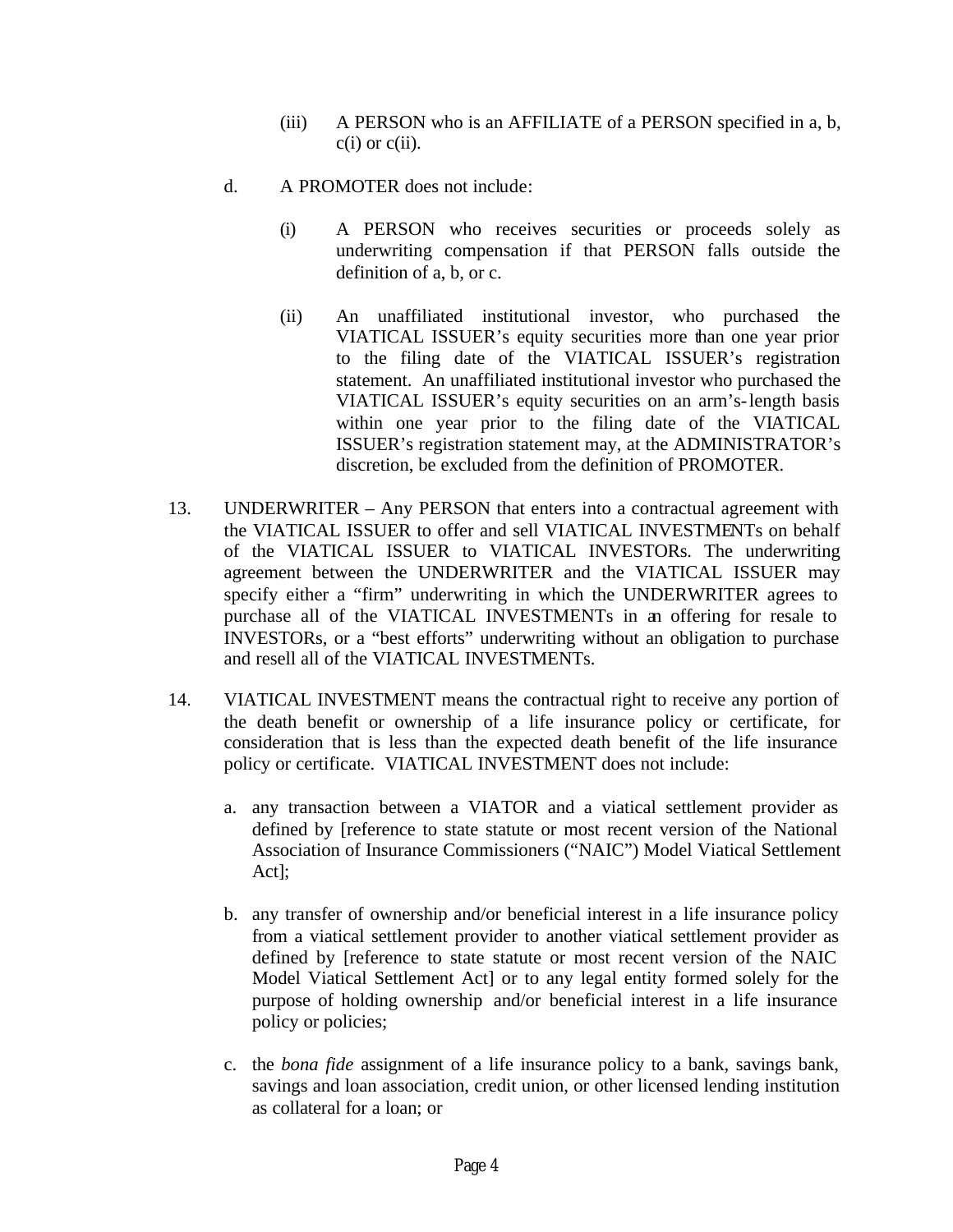d. the exercise of accelerated benefits pursuant to the terms of a life insurance policy issued in accordance with the insurance laws of this state.

[Drafting Note – The definition of VIATICAL INVESTMENT is intended to include transactions in life insurance policies regardless of the age or health of the INSURED. Some states may have adopted insurance laws that modify the NAIC Model Viatical Settlement Act to limit the scope of coverage to insureds who are terminally or chronically ill. States are encouraged to review their respective insurance laws for consistency.]

- 15. VIATICAL INVESTOR means any PERSON who purchases or subscribes to purchase a VIATICAL INVESTMENT.
- 16. VIATICAL ISSUER means, in the case of a fractional interest in VIATICAL INVESTMENTs, any PERSON who creates, for the purpose of sale, the fractional interest, and in the case of a VIATICAL INVESTMENT that is not fractionalized, any PERSON engaged in the business of effecting transactions in VIATICAL INVESTMENTs to which the VIATOR is not a party. VIATICAL ISSUER does not include a [broker dealer], an [agent], or any PERSON who sells a VIATICAL INVESTMENT to no more than one natural person in a calendar year. A VIATICAL ISSUER pursuant to this section is an issuer within the definition of [reference to statutory definition of issuer].
- 17. VIATOR means the owner of a life insurance policy or a certificate holder under a group policy who enters or seeks to enter into a viatical settlement contract, as defined by [reference to state statute or most recent version of the NAIC Model Viatical Settlement Act].

## **II. REQUIREMENTS OF THE VIATICAL ISSUER**

### **A. Experience**

The VIATICAL ISSUER shall be able to demonstrate the knowledge and expertise necessary to conduct the business of the VIATICAL ISSUER.

### **B. Financial Condition**

The VIATICAL ISSUER shall generally be required to demonstrate that it is solvent and will, with reasonable certainty, be able to meet any financial obligations of the VIATICAL ISSUER.

## **C. Financial Statements of the VIATICAL ISSUER**

1. Financial statements of the VIATICAL ISSUER are required for its three most recent fiscal years preceding the proposed offering of VIATICAL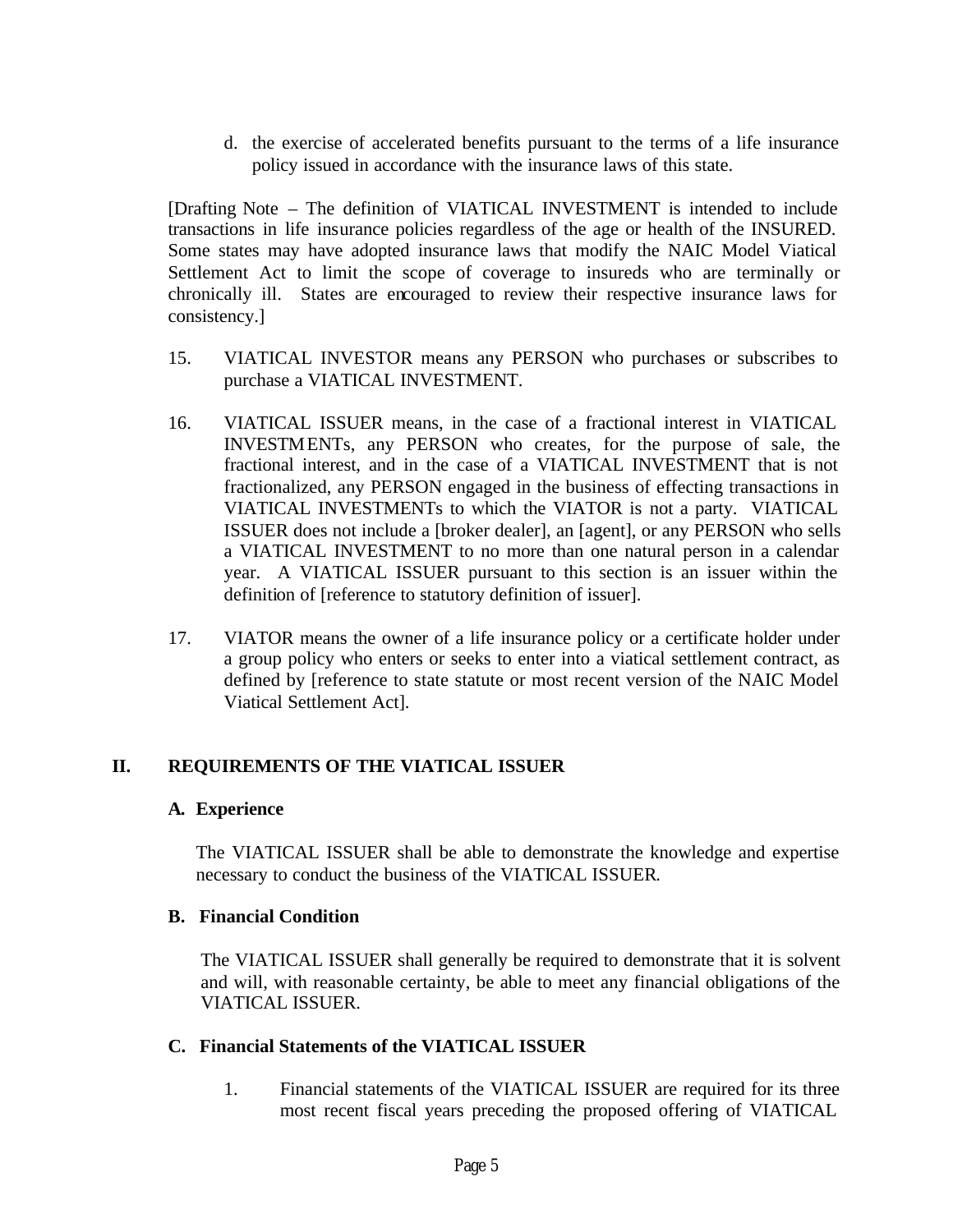INVESTMENTs and interim financial statements, if applicable, since the end of its last fiscal year. Interim financial statements shall be for a period that ended within 120 days of the date of filing of the application for registration of viatical investments. Interim financial statements may be unaudited. No interim financial statements shall be required if the filing occurs within 120 days after the end of the VIATICAL ISSUER's last fiscal year. The financial statements for the most recent fiscal year of the issuer shall be audited. The financial statements for the two years before the most recent fiscal year of the VIATICAL ISSUER may be reviewed, but the reviewed financial statements should be presented in conformity with GAAP in the same format as the AUDITED FINANCIAL STATEMENTS for the VIATICAL ISSUER's last fiscal year. The financial statements shall include all financial statements and notes required by GAAP as follows:

- a. Balance Sheet (Statement of Financial Condition);
- b. Statement of Income or Operations;
- c. Statement of Equity
- d. Statement of Cash Flows; and
- e. Notes to financial statements to explain accounting policies and provide other disclosures required by GAAP.
- 2. An application for registration by a VIATICAL ISSUER in unsound financial condition may be denied by the Administrator.
- 3. A VIATICAL ISSUER shall be deemed to be in unsound financial condition if the financial statements provided in accordance with C.1 above:
	- a. Contain a footnote or an explanatory paragraph in the independent auditor's report regarding the issuer's ability to continue as a going concern; or
	- b. Otherwise demonstrate that the VIATICAL ISSUER is in unsound financial condition. The ADMINISTRATOR may consider any information material to determining the financial soundness of the VIATICAL ISSUER, including but not limited to any of the following:
		- 1. An accumulated deficit;
		- 2. Negative equity;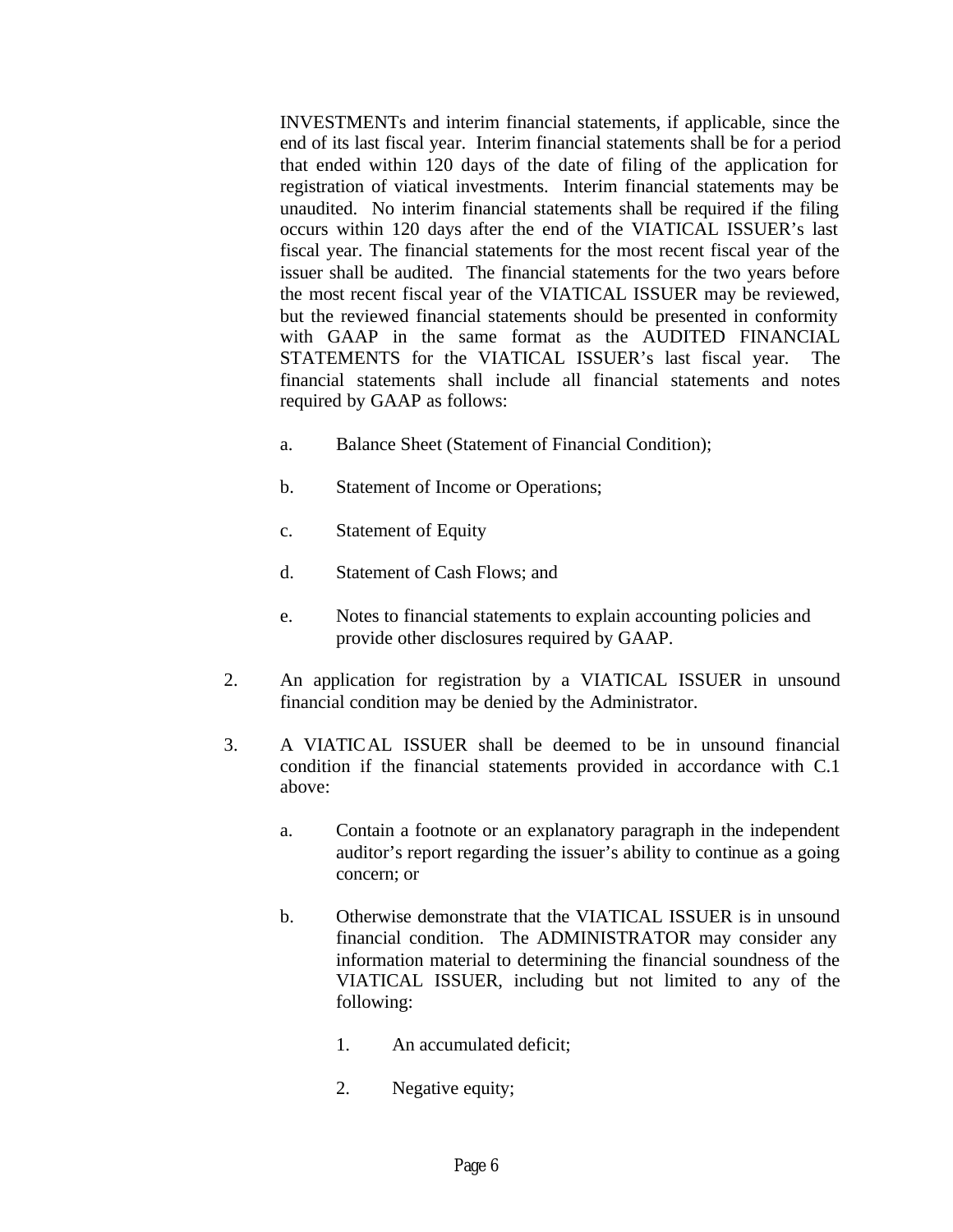- 3. An inability to satisfy current obligations as they come due; or
- 4. Negative cash flow from operations.
- 4. An application for registration by a VIATICAL ISSUER in unsound financial condition may be registered by the ADMINISTRATOR if the chief financial officer of the VIATICAL ISSUER provides pro forma financial data acceptable to the ADMINISTRATOR that:
	- a. Demonstrate that the VIATICAL ISSUER's financial condition will improve as a direct result of the offering, or as a proximate result of the offering (as part of a long term business plan);
	- b. Demonstrate when profitability is expected to occur; and
	- c. Are supported with documentation of and the bases for any assumptions.
- 5. In addition to satisfying the requirements of II. C. 4 above, the VIATICAL ISSUER must:
	- a. Include in the OFFERING CIRCULAR prominent disclosure that the VIATICAL ISSUER is considered to be in unsound financial condition; and
	- b. Include in the OFFERING CIRCULAR the following risk factors as applicable:
		- 1. The presence of an explanatory paragraph in the independent auditor's report;
		- 2. If the VIATICAL ISSUER has not been generating revenues from operations, the means by which the VIATICAL ISSUER has been financing its operations;
		- 3. The amount of any accumulated deficit;
		- 4. The presence and amount of any negative equity;
		- 5. The need for any future financing;
		- 6. Those services provided by the VIATICAL ISSUER in servicing or monitoring the VIATICAL INVESTMENT that would need to be replaced in the event of a cessation of operations on the part of the VIATICAL ISSUER.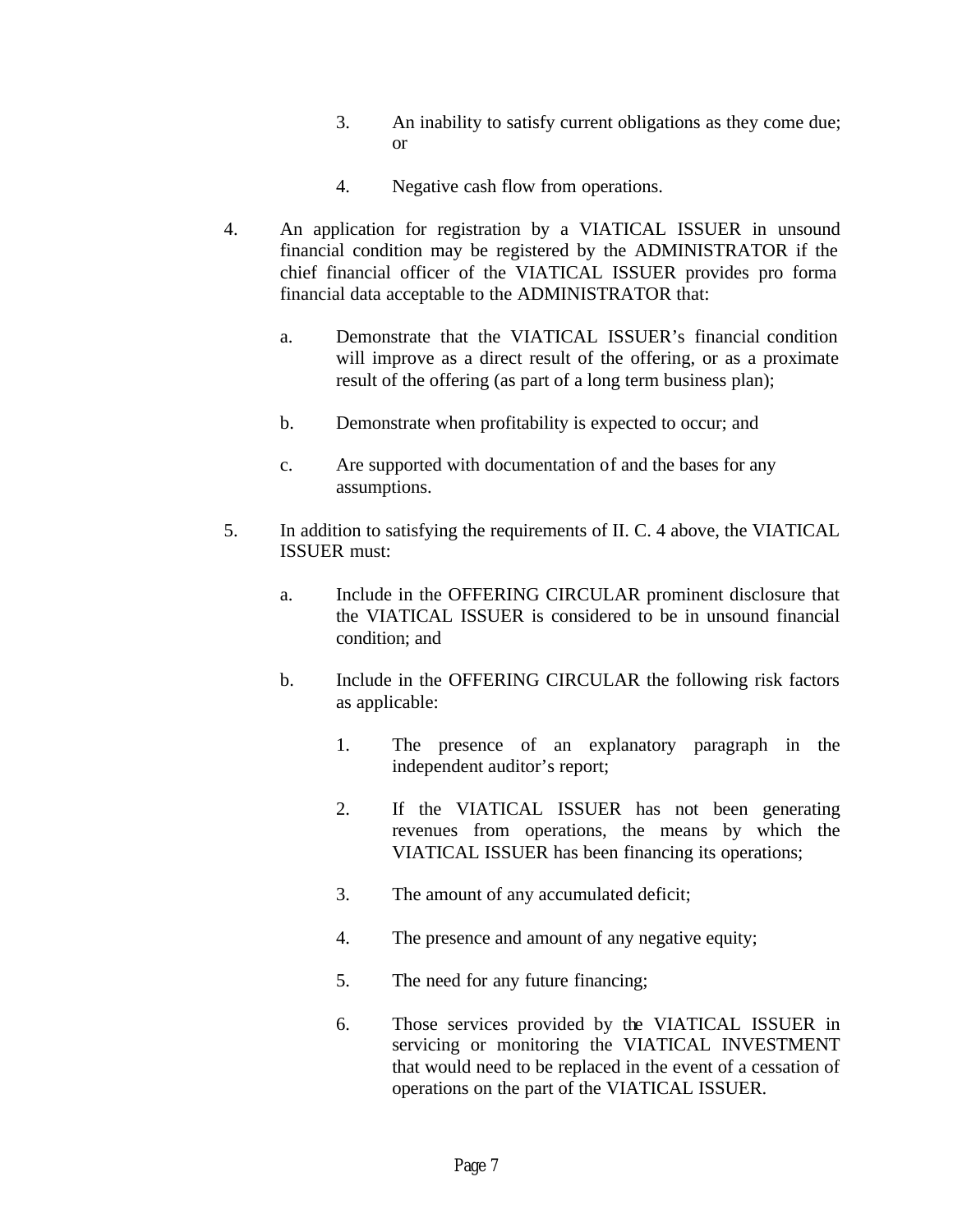- 6. Subject to the requirements of individual states, the VIATICAL ISSUER shall provide upon request its annual AUDITED FINANCIAL STATEMENTS to any VIATICAL INVESTOR whose investment has not matured or to the Administrator while any VIATICAL INVESTMENT sold pursuant to a registration authorized by that ADMINISTRATOR has not matured.
- 7. The ADMINISTRATOR may waive any requirement of II. C. 1 through 6 above, upon a showing by the VIATICAL ISSUER that any post investment escrow, tracking, medical evaluation or other investmentrelated services are to be performed by a PERSON other than the VIATICAL ISSUER.
- 8. In the event of a waiver by the ADMINISTRATOR, pursuant to II. C. 7 above, the ADMINISTRATOR may require the VIATICAL ISSUER to supply AUDITED FINANCIAL STATEMENTS, in compliance with II.C.1 through 6 above, for any PERSON performing post investment escrow, tracking, medical evaluation or other investment-related services.

# **D. Premium Payments**

The VIATICAL ISSUER shall demonstrate that there is a reasonable plan for the payment of premiums on life insurance policies underlying the VIATICAL INVESTMENTS, which shall include the notification to VIATICAL INVESTORS of any anticipated inability to pay premiums at least 90 days before premium payments are due.

# **III. SUITABILITY OF VIATICAL INVESTORS**

Sales of VIATICAL INVESTMENTs shall be made only to suitable investors or other PERSONS the VIATICAL ISSUER reasonably believes, after reasonable inquiry, to be suitable investors. A corporation, partnership, or other organization specifically formed for the purpose of acquiring the securities offered by the VIATICAL ISSUER may be a suitable investor only if each of the equity owners of the corporation, partnership, or other organization is a suitable investor. Suitable investors may include the following:

- A. Any PERSON that meets the definition of accredited investor in Regulation D, Rule 501(a) of the Securities Act of 1933 or Qualified Institutional Buyer in Rule 144A of the Securities Act of 1933;
- B. A natural person who, either individually or jointly with the person's spouse, (i) has a minimum net worth of [one hundred fifty thousand dollars (\$150,000)] and had, during the immediately preceding tax year, gross income in excess of [one hundred thousand dollars (\$100,000)] and reasonably expects gross income in excess of [one hundred thousand dollars (\$100,000)] during the current tax year or (ii) has a minimum net worth of [two hundred fifty thousand dollars (\$250,000)]. "Net worth" shall be determined exclusive of home, home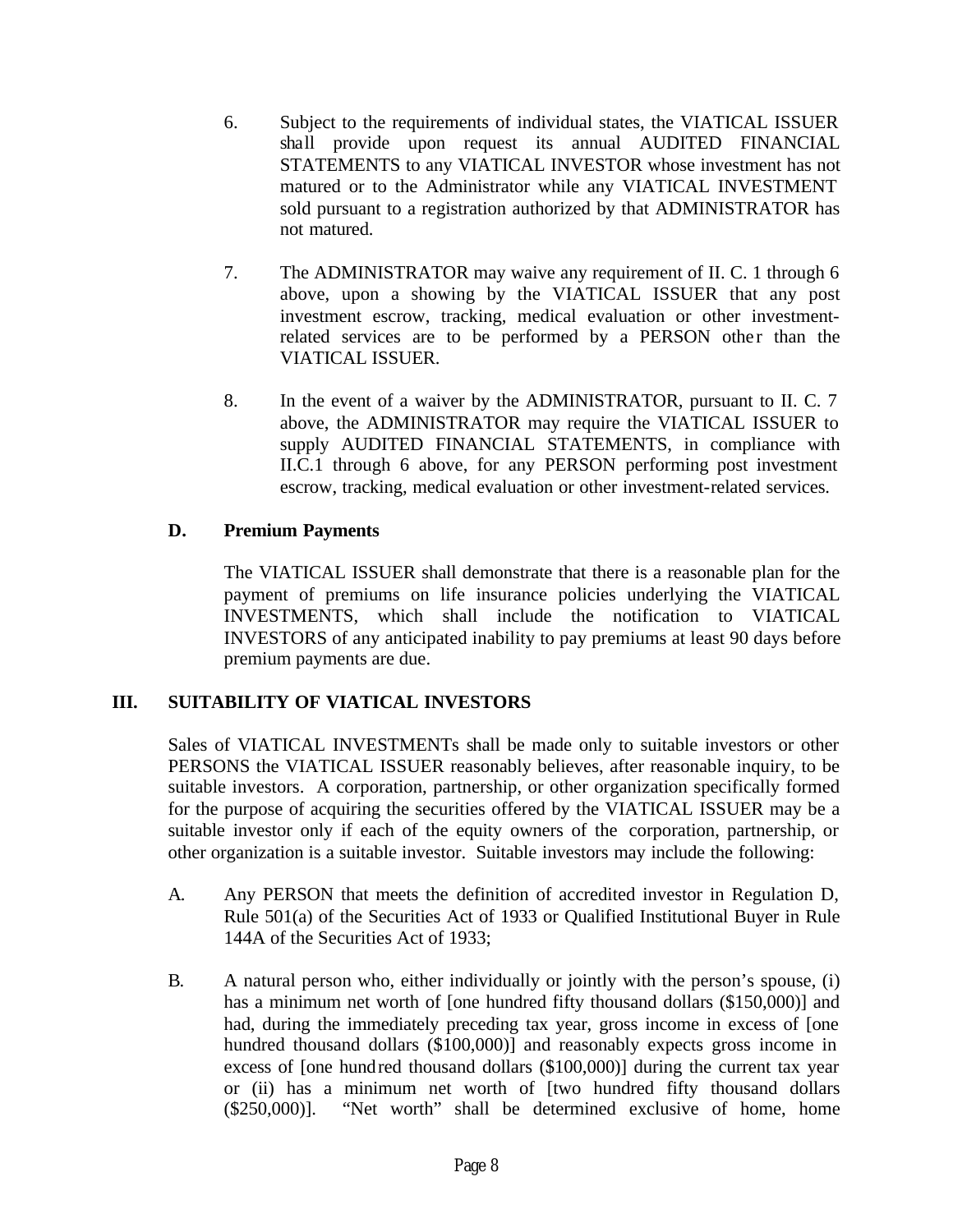furnishings, and automobiles. Other assets included in the computation of net worth shall be valued at fair market value. The aggregate amount of VIATICAL INVESTMENTs of each natural person shall not exceed [10 percent] of their net worth, as defined by this subsection.

## **IV. ESCROW REQUIREMENTS**

- A. General Requirements
	- 1. There shall at all times be one or more ESCROW AGENTs who are responsible for accepting investor funds, transferring funds in order to purchase policies, paying insurance premiums, and receiving death benefits for all policies where VIATICAL INVESTORs are not the beneficiaries.
	- 2. The ESCROW AGENT may not receive more than 20% of its total revenue from all sources including its fees for escrow services, from the VIATICAL ISSUER.
	- 3. The ESCROW AGENT may not lend more than 5% of the value of the premium escrow account to the VIATICAL ISSUER.
- B. The Escrow Agreements
	- 1. The escrow agreements must be filed with the ADMINISTRATOR and shall become part of the registration statement.
	- 2. The VIATICAL ISSUER shall demonstrate that the plan for payment of insurance premiums is reasonable to cover future premium obligations.
	- 3. The escrow agreement governing the receipt of VIATICAL INVESTOR funds shall provide for the transfer of funds into a policy within 90 days of the receipt of those funds. The escrow agreement governing the receipt of death benefits from a life insurance company upon the death of the INSURED shall provide for the distribution to VIATICAL INVESTORs of the death benefits within 30 days of the receipt of those proceeds.
	- 4. The escrow agreement shall provide that any escrow accounts established by or on behalf of ESCROW AGENTS are not subject to the claims of creditors, excluding VIATICAL INVESTORS, of the VIATICAL ISSUER, its AFFILIATES and PROMOTERS.
	- 5. The escrow agreement shall provide that if the ESCROW AGENT voluntarily withdraws as ESCROW AGENT, the VIATICAL ISSUER shall designate a successor ESCROW AGENT. The withdrawing ESCROW AGENT may petition a court to appoint a successor ESCROW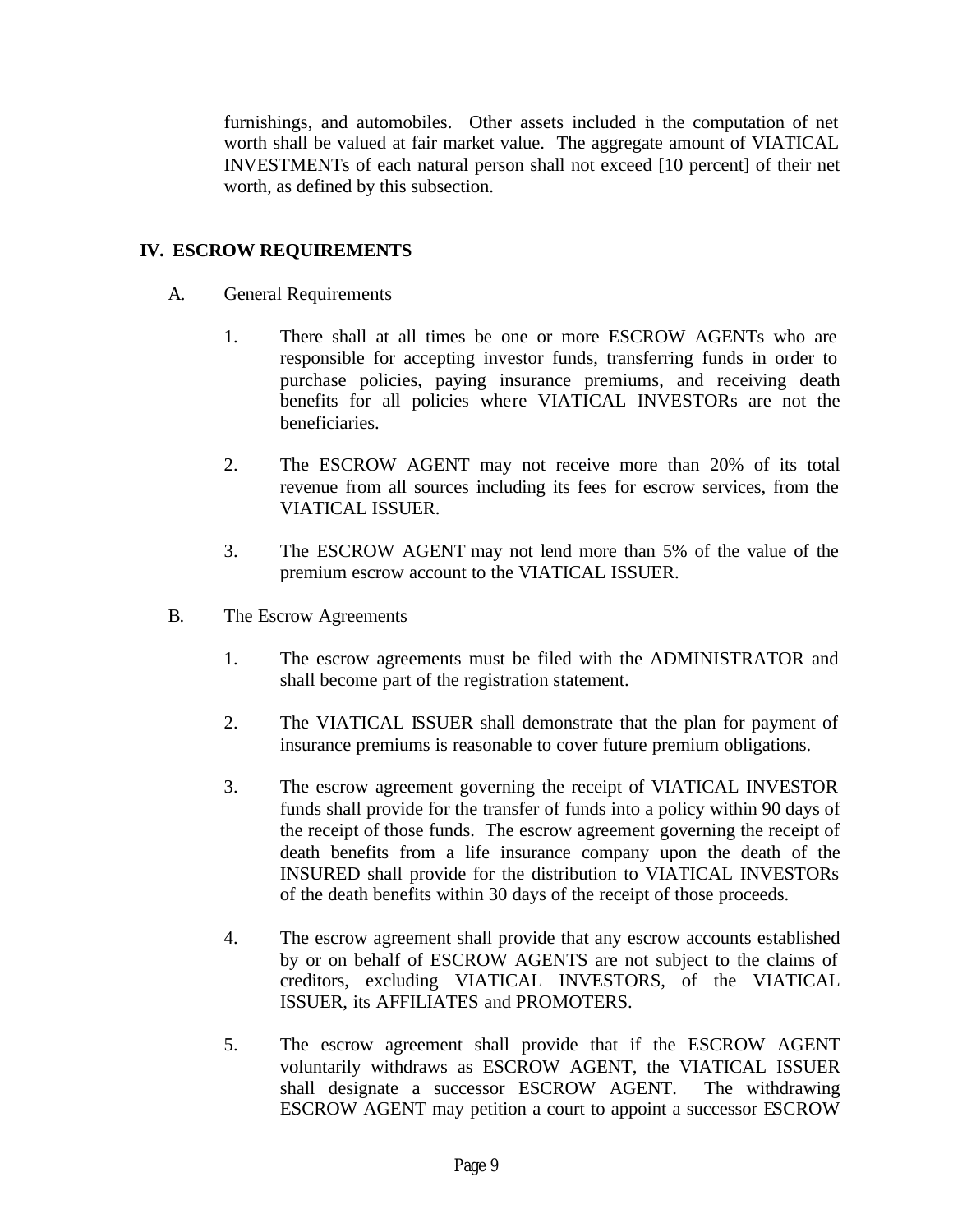AGENT. The withdrawing or resigning ESCROW AGENT must continue to perform under the escrow agreement until the successor ESCROW AGENT is designated by the VIATICAL ISSUER or the court.

- 6. If the escrow agreement allows the ESCROW AGENT to be terminated by the VIATICAL ISSUER or the VIATICAL INVESTORs, there must be a reasonable procedure set forth in the escrow agreement for replacing the ESCROW AGENT.
- 7. The escrow agreement shall provide that the ESCROW AGENT shall provide a report to the VIATICAL INVESTORs if there has been any known DEFAULT under the escrow agreement, within 30 days of such DEFAULT. The report shall disclose the steps the ESCROW AGENT is taking to remedy the DEFAULT.

# **V. COMPENSATION**

- A. The VIATICAL ISSUER shall demonstrate that compensation, fees and expenses paid to all parties are fair, competitive and commercially reasonable.
- B. The registration statement must fully disclose and itemize all compensation, fees and expenses which have been paid in the 12 months of operation preceding the application in connection with the sale of VIATICAL INVESTMENTs, including but not limited to those paid to the VIATICAL ISSUER, the selling agents, the viatical broker, the VIATOR, the ESCROW AGENT, and the medical consultant or reviewer.
- C. The registration statement must fully disclose changes in the VIATICAL ISSUER's business model that may have a material effect on the compensation, fees and expenses disclosed in Section V. B. The registration statement must further disclose those changes in the marketplace the VIATICAL ISSUER reasonably foresees that may have a material effect on compensation, fees and expenses disclosed in Section V. B.

## **VI. RETENTION OF RECORDS**

Subject to the requirements of individual states, the VIATICAL ISSUER shall, for a minimum of three (3) years from the date of purchase of the VIATICAL INVESTMENTs or one (1) year from the date of maturity of the VIATICAL INVESTMENTs, whichever period is longer, retain copies of all:

- 1. prospectuses, pamphlets, circulars, advertisements or other sales literature provided to VIATICAL INVESTORs;
- 2. disclosure documents provided to VIATICAL INVESTORs;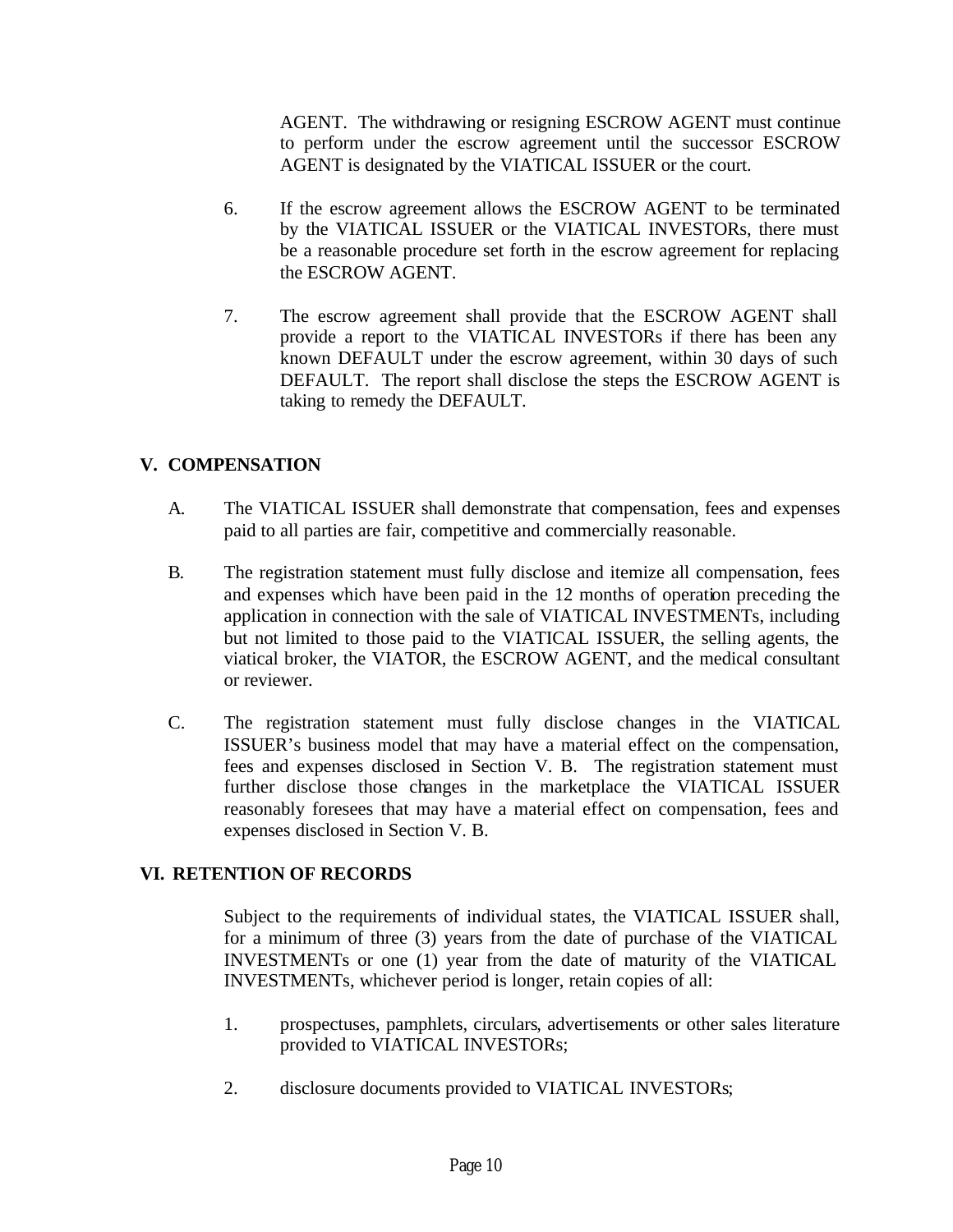- 3. purchase agreements;
- 4. escrow agreements;
- 5. servicing agreements entered into between VIATICAL INVESTORs and IRA administrators;
- 6. checks, drafts or other forms of payment received from VIATICAL INVESTORs;
- 7. records relating to the payment of premiums on insurance policies underlying the VIATICAL INVESTMENTs;
- 8. documents relating to the determination of life expectancy of the INSURED;
- 9. documents relating to the monitoring of the INSURED's whereabouts;
- 10. documents relating to the monitoring of the INSURED's ongoing medical condition;
- 11. written communications with VIATICAL INVESTORs;
- 12. written communications with the insurance company that issued the insurance policy underlying the VIATICAL INVESTMENTs;
- 13. sales agreements or contracts with sales agents and BROKER-DEALERs;
- 14. documents required to be maintained by the VIATICAL ISSUER licensed under the [NAIC Model Viatical Settlement Act or similar viatical regulatory act of the particular state]; and
- 15. documents obtained by the VIATICAL ISSUER in performing due diligence on the life insurance policies subject to the VIATICAL INVESTMENTs.

The VIATICAL ISSUER shall provide the above documents upon request of the ADMINISTRATOR and will be subject to examination in accordance with the provisions of [statutory reference].

## **VII. ANNUAL REPORTS TO VIATICAL INVESTORS**

The VIATICAL ISSUER shall provide the following disclosure, if known or reasonably could be known to the VIATICAL ISSUER and subject to federal and state privacy laws, to each VIATICAL INVESTOR at least annually:

1. The INSURED's current medical condition.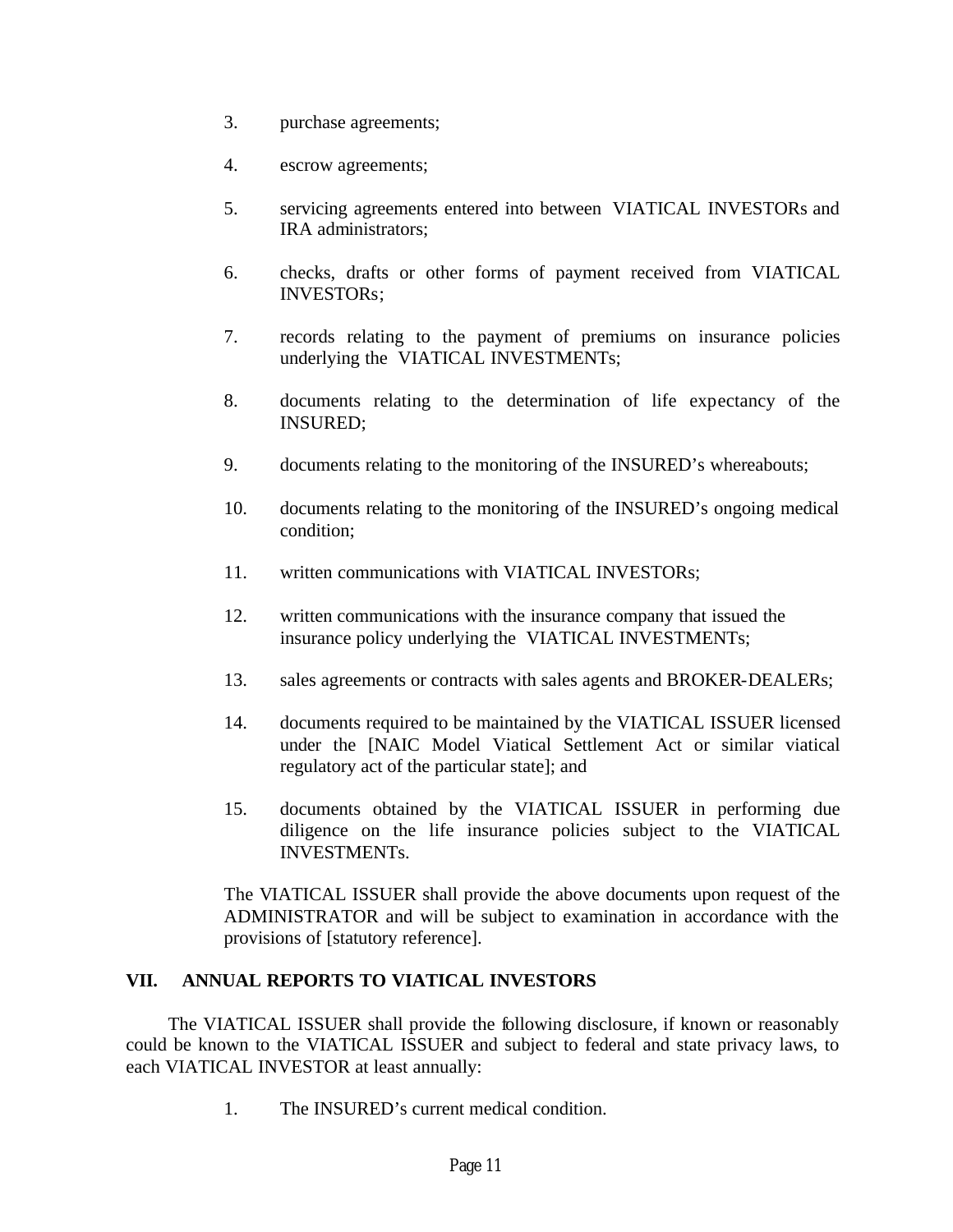- 2. Any change of status of the underlying policy.
- 3. The status of premium payments on the policy, the amount currently specifically escrowed to continue to pay such premiums on the underlying policy, and the time period for which remaining escrowed funds will keep the underlying policy in force.
- 4. The date of maturity or other disposition of the underlying policy.

### **VIII. OFFERING CIRCULAR**

VIATICAL INVESTORs shall receive all material information necessary to make informed investment decisions, and the VIATICAL ISSUER must provide VIATICAL INVESTORs with a complete OFFERING CIRCULAR at least 48 hours prior to their purchase of VIATICAL INVESTMENTs.

The OFFERING CIRCULAR must be written in clearly understandable language and disclose all relevant and material information that affects or would affect a VIATICAL INVESTOR's decision to purchase the VIATICAL INVESTMENT. The information outlined below is not intended to be all-inclusive and the VIATICAL ISSUER must include other information not specifically listed that would be material to a VIATICAL INVESTOR's understanding of the VIATICAL ISSUER and the VIATICAL INVESTMENT.

The following information must be included in the OFFERING CIRCULAR unless the VIATICAL ISSUER can demonstrate to the ADMINISTRATOR that a particular type of information is not applicable or material to an understanding of the VIATICAL ISSUER or the VIATICAL INVESTMENT.

## **A. COVER PAGE**

- 1. Name of the VIATICAL ISSUER.
- 2. Principal address and telephone number of the VIATICAL ISSUER
- 3. The estimated gross proceeds to be received from the sale of VIATICAL INVESTMENTS.
- 4. A statement that the offering is subject to certain risks and the page number(s) in the OFFERING CIRCULAR where the risk factors are disclosed.
- 5. Name, address and telephone number of each ESCROW AGENT.
- 6. Name, address and telephone number of the principal UNDERWRITER or BROKER-DEALER assisting with the offering of the VIATICAL INVESTMENTs.
- 7. The proposed termination date of the offering and the VIATICAL ISSUER's right to extend the offering, if any.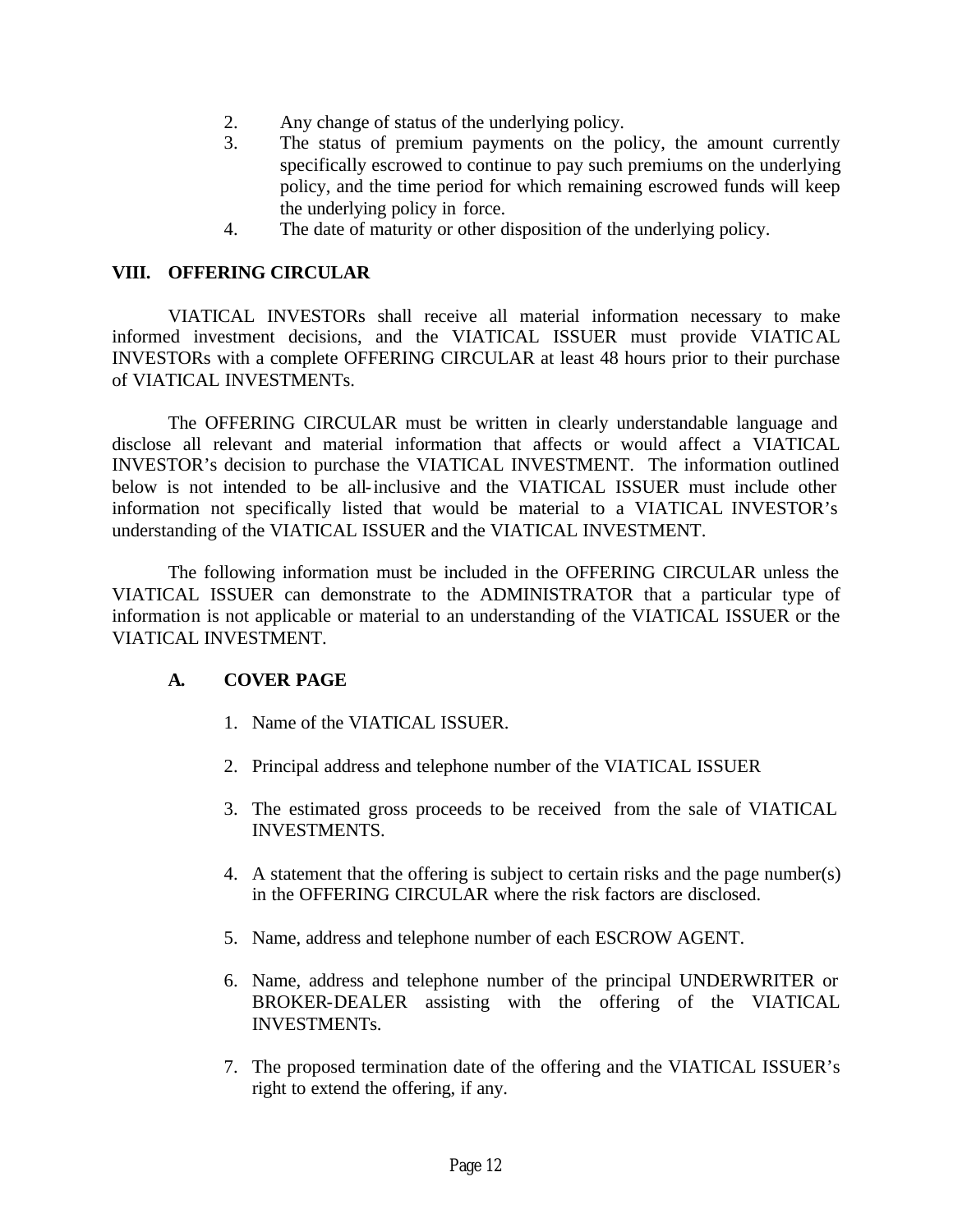- 8. Date of the OFFERING CIRCULAR.
- 9. Any legends that are required by applicable state laws, rules or regulations. The following is a model legend:

In making an investment decision, you must rely on your own examination of the terms of the offering, including the merits and risks involved. These VIATICAL INVESTMENTS have not been recommended by any federal or state securities commission or regulatory authority. Furthermore, the foregoing authorities have not confirmed the accuracy or determined the adequacy of this document. Any representation to the contrary is a criminal offense.

No person has been authorized to give any information or to make any representations in connection with this offering other than those contained in this OFFERING CIRCULAR, and if given or made, such information or representations must not be relied upon as having been made by the VIATICAL ISSUER.

For filings with some ADMINISTRATORS, it may be necessary to add a legend to describe statutory rescission rights that are available to VIATICAL INVESTORS.

10. Disclose any limitations or conditions of sales to VIATICAL INVESTORS in this State, including but not limited to the suitability requirements set forth in Section III.

A table of contents should follow the cover page or it may be placed on the back of the last page to outline and provide page number references for the various sections and subtitles in the OFFERING CIRCULAR.

## **B. SUMMARY**

A summary of narrative and financial information that describes the nature of the investment and highlights the key aspects and risks of the VIATICAL INVESTMENTs, and the financial and operational characteristics of the VIATICAL ISSUER should be presented concisely in the OFFERING CIRCULAR following the cover page or risk factor section. The Summary section should include the disclosure of the VIATICAL ISSUER's proposed estimated use of proceeds, and a summary of the proposed estimated compensation and fees to be paid by or on behalf of the VIATICAL ISSUER in connection with the VIATICAL INVESTMENTs.

# **C. RISK FACTORS**

1. Format and Use of Risk Factors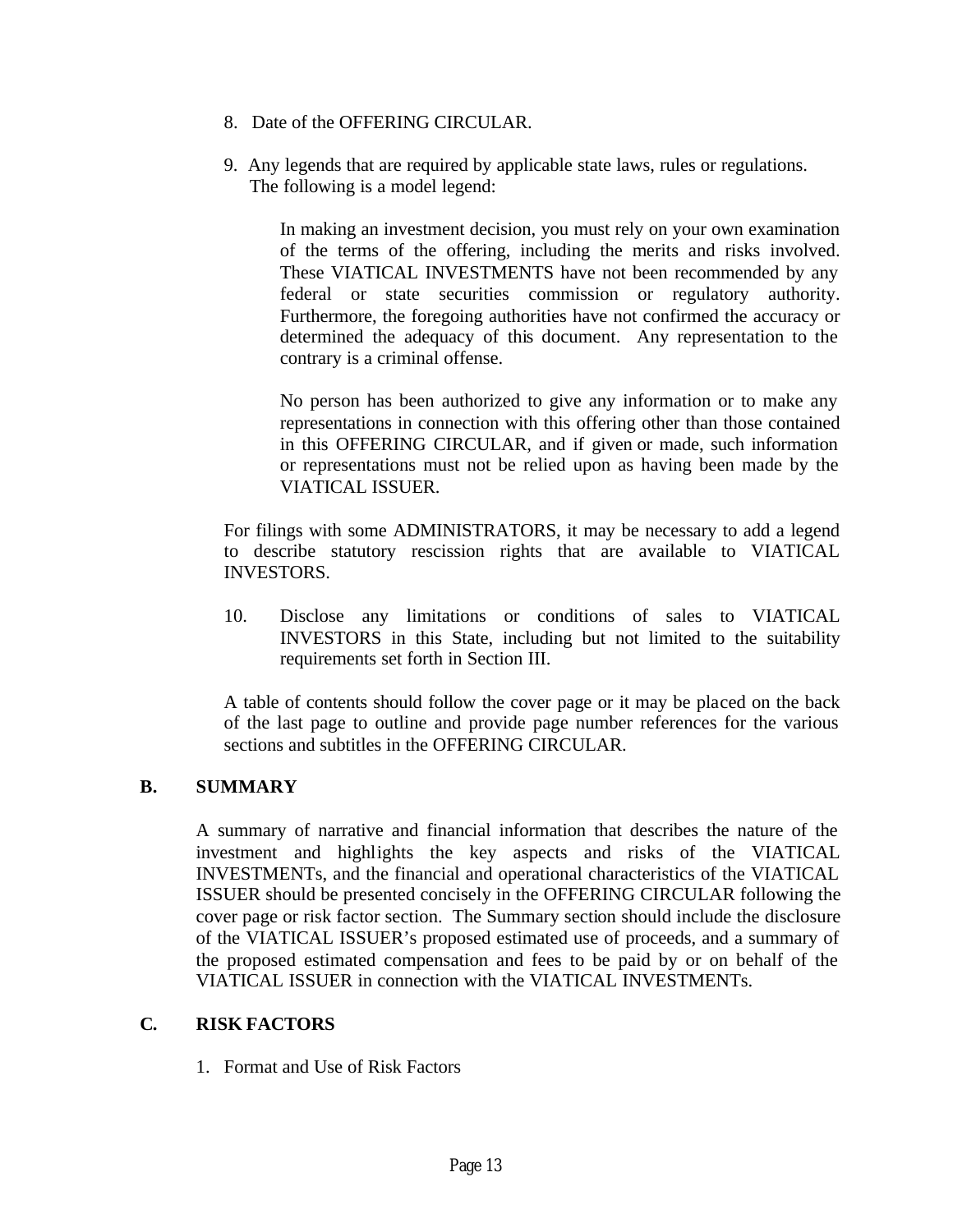- a. Risk factors should immediately follow the Cover Page or the Summary. Consistent with investor protection, a comprehensive listing of the material risks to the potential VIATICAL INVESTORs in the offering should be located at the forefront of the OFFERING CIRCULAR. Potential VIATICAL INVESTORs often focus on the forepart of the document. When comparing potential investment opportunities, consistency in format of complex disclosure documents further assists the VIATICAL INVESTOR.
- b. Risk factor captions should appear in off-set or emphasized type. As a listing of the material risks of the VIATICAL INVESTMENTs, captions should stand out to the eye of the reader. *Italicized,* **bold-faced**, or underlined type assists the reader to quickly comprehend the scope and nature of the particular risk factors, and permits the reader to focus further on the risk factors of most interest to that reader. For the same reason, VIATICAL ISSUERs should avoid lengthy captions.
- 2. Specific Risk Factors

The VIATICAL ISSUER must describe to potential VIATICAL INVESTORs the risks of investing in the VIATICAL INVESTMENTs. Statements to the effect that little or no risk is involved in VIATICAL INVESTMENTs are prohibited, and such statements will be regarded as material misrepresentations. It is important that the VIATICAL ISSUER concisely describe all of the relevant and material risks which may include, if applicable, the following:

a. **The rate of return on your investment cannot be calculated before the insured dies.** The longer the insured lives, the **lower** the rate of return on your investment will be.

### b. **No one can accurately predict the actual life expectancy of an insured.**

Some factors that may affect the accuracy of a prediction are:

- **The experience and qualifications of the PERSONs making the life** expectancy prediction.
- The nature of the insured's illness.
- **Example 3** Future breakthrough treatments and cures.
- ß If the insured has AIDS, the definition of AIDS used by the viatical company.

## c. **You may have to pay money in addition to your initial investment.**

The insurance company will cancel the policy in which you have invested if periodic premium payments are not made to keep the policy in force. The insurance company **will not pay the death benefit** if the policy is not in force.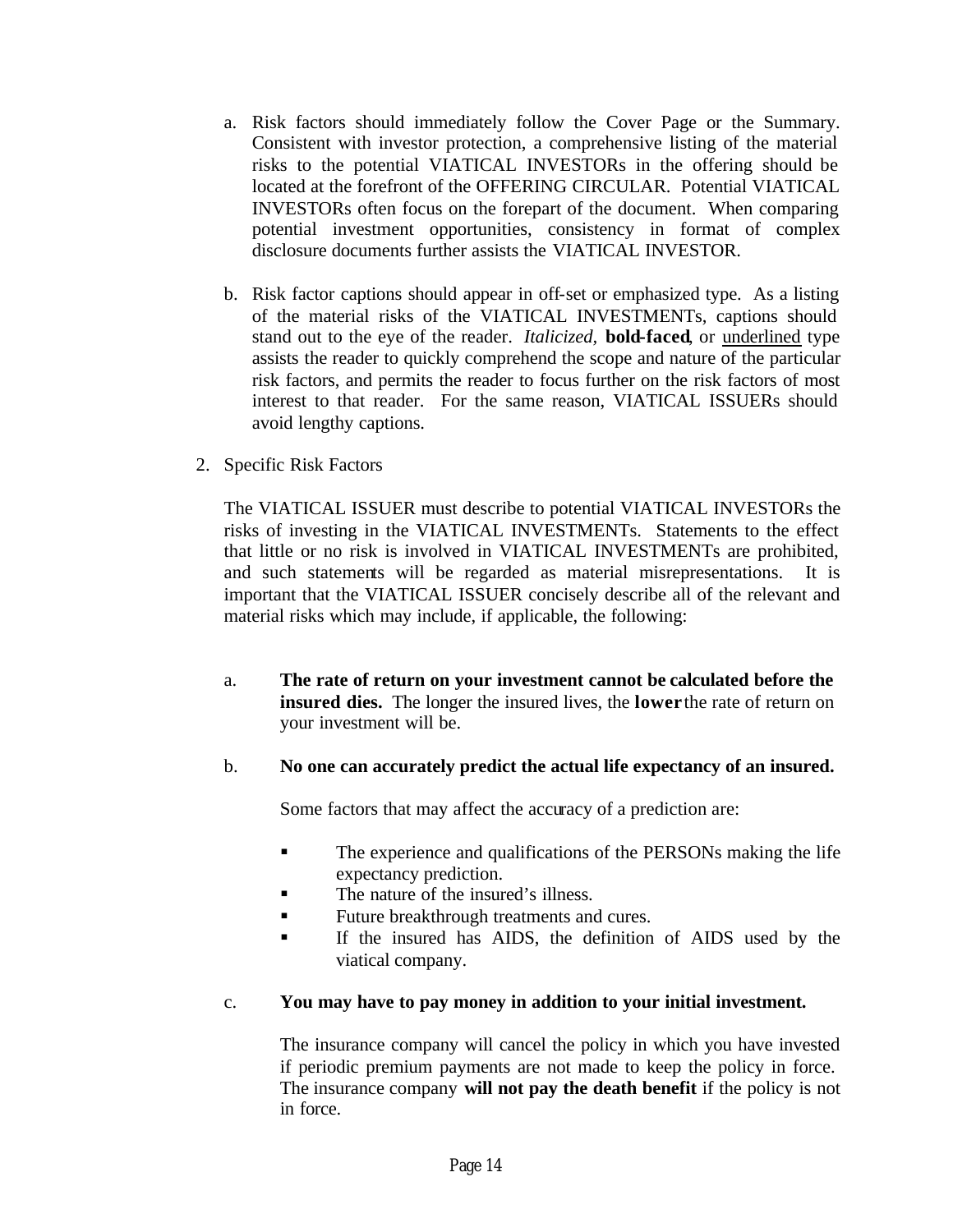It is likely that a portion of the money you invest will be set aside to pay premiums. However, if the insured lives longer than expected, you may be required to pay **additional** premiums to keep the policy in force.

## d. **Being a beneficiary of a policy and not also an owner carries special risks.**

The person who buys a life insurance policy is the owner of the policy and decides who the beneficiaries of the policy will be - that is, who will receive the death benefit when the owner dies. If the owner **sells** that policy (now called a viator), the investors become the new beneficiaries and therefore are entitled to receive the death benefit when the insured dies. The new **owner** of the policy may be the investors, the viatical company, or the escrow agent.

Only an **owner** of a policy, **not a beneficiary**, has the right to make premium payments directly to the insurance company so that the policy will remain in force.

If the funds that have been set aside to pay premiums run out, you will be dependent on the viatical company to collect additional premium money from investors and to pay premiums promptly. If that company goes out of business or otherwise fails to collect premiums from investors, you may not be able to pay the premiums yourself if you are only a beneficiary.

## e. **Term insurance policies carry special risks.**

A term policy is issued for a specific time period. The insurance company will not pay the death benefit if the insured outlives that time period. If you purchase a term policy, you will be dependent on the viatical company from which you purchased your viatical investment to renew the policy when the term expires.

## f. **Contestable policies carry special risks.**

The insurance company may "**contest**" a policy for a two-year period after its issuance if the company finds a reason to cancel the policy.

## The insurance company **will not pay the death benefit** if:

- ß the insured dies within the contestability period, **and**
- ß the insurance company has a reason to cancel the policy.

One example of a reason that an insurance company might cancel a policy is if the insured did not truthfully answer a question on the policy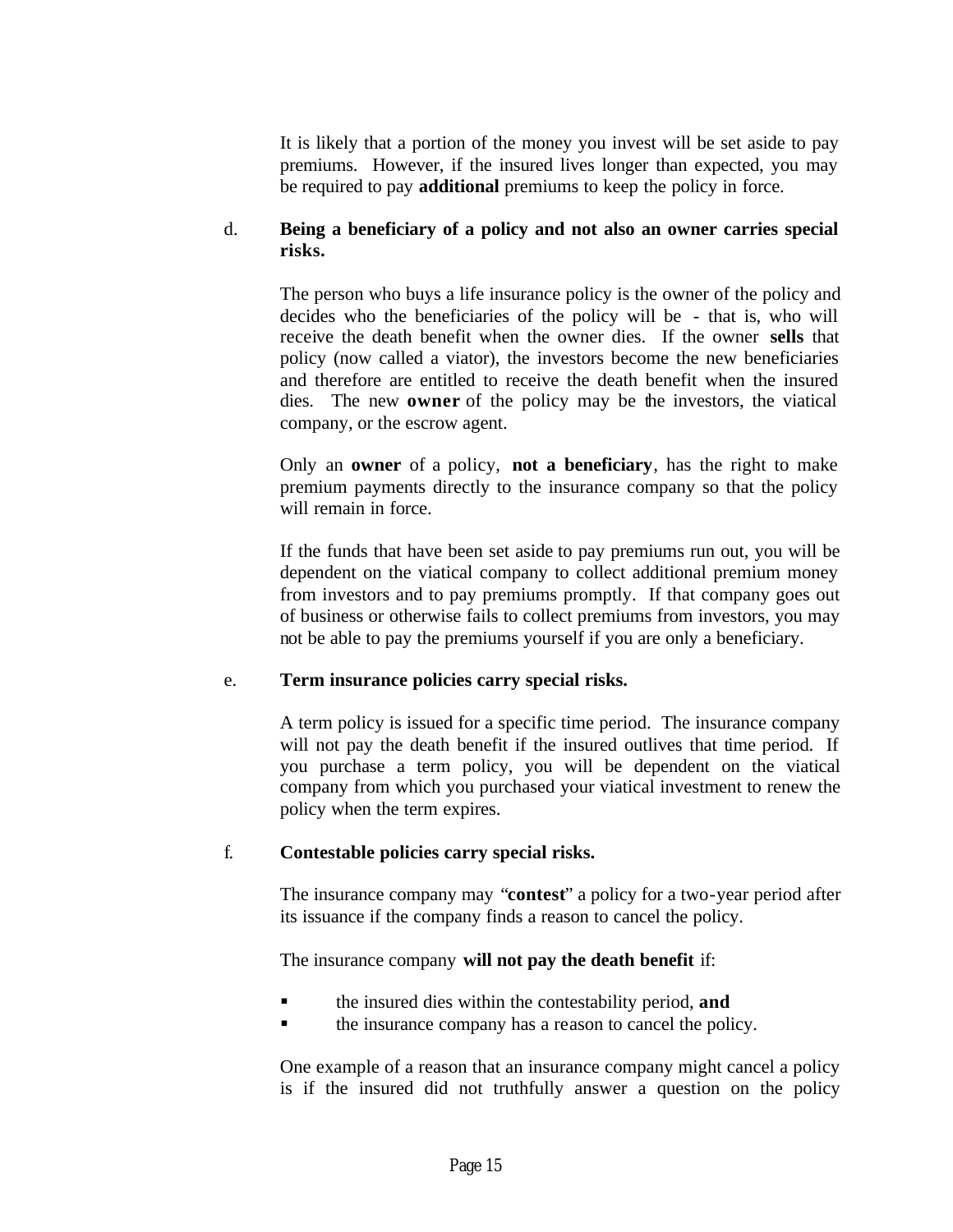application. The policy may also be cancelled if the insured commits suicide within the two-year contestability period.

# g. **Group policies carry special risks.**

A group policy insures the members of a specific group of people, usually the employees of a company. The biggest risk for someone who invests in a group policy is that the policy can be terminated by the employer or the insurance company. Although the policy may contain a provision allowing conversion to an individual policy, there may be limits or restrictions on the right to convert. Also, the insurance company may charge additional premiums once the policy is converted.

## h. **Investing IRA money in a viatical settlement contract carries special risks.**

Internal Revenue Code section  $408(a)(3)$  requires that "no part of trust" [IRA] funds will be invested in life insurance contracts." This means that the Internal Revenue Service may not allow you the tax benefits of an IRA if you invest in a viatical settlement contract.

Even if such an investment is allowed, you should carefully consider your age, the life expectancy of the insured, and the difficulty in predicting life expectancy before investing IRA funds in a viatical settlement contract. Since death benefits are not paid until the insured dies, **you may encounter a problem taking annual distributions from your IRA that are mandatory beginning at age 70½**. If the funds are not available to take the mandatory distribution, you may be penalized by the IRS.

## i. **An investment in a viatical settlement contract is not a liquid investment.**

The death benefit on a viatical settlement contract will not be paid until the insured dies, and there is no established secondary market for viatical investments. This means that you will probably not be able to sell your contract in an emergency to raise money for your immediate needs.

## j. **Check any promises of guarantees carefully.**

The viatical company from which you purchase your viatical investment may provide a performance or fidelity bond, or another similar instrument, with your purchase. The purpose of these instruments is to "guarantee," or "insure," your investment. Ask exactly what is being guaranteed. Also ask the salesperson for a copy of the instrument.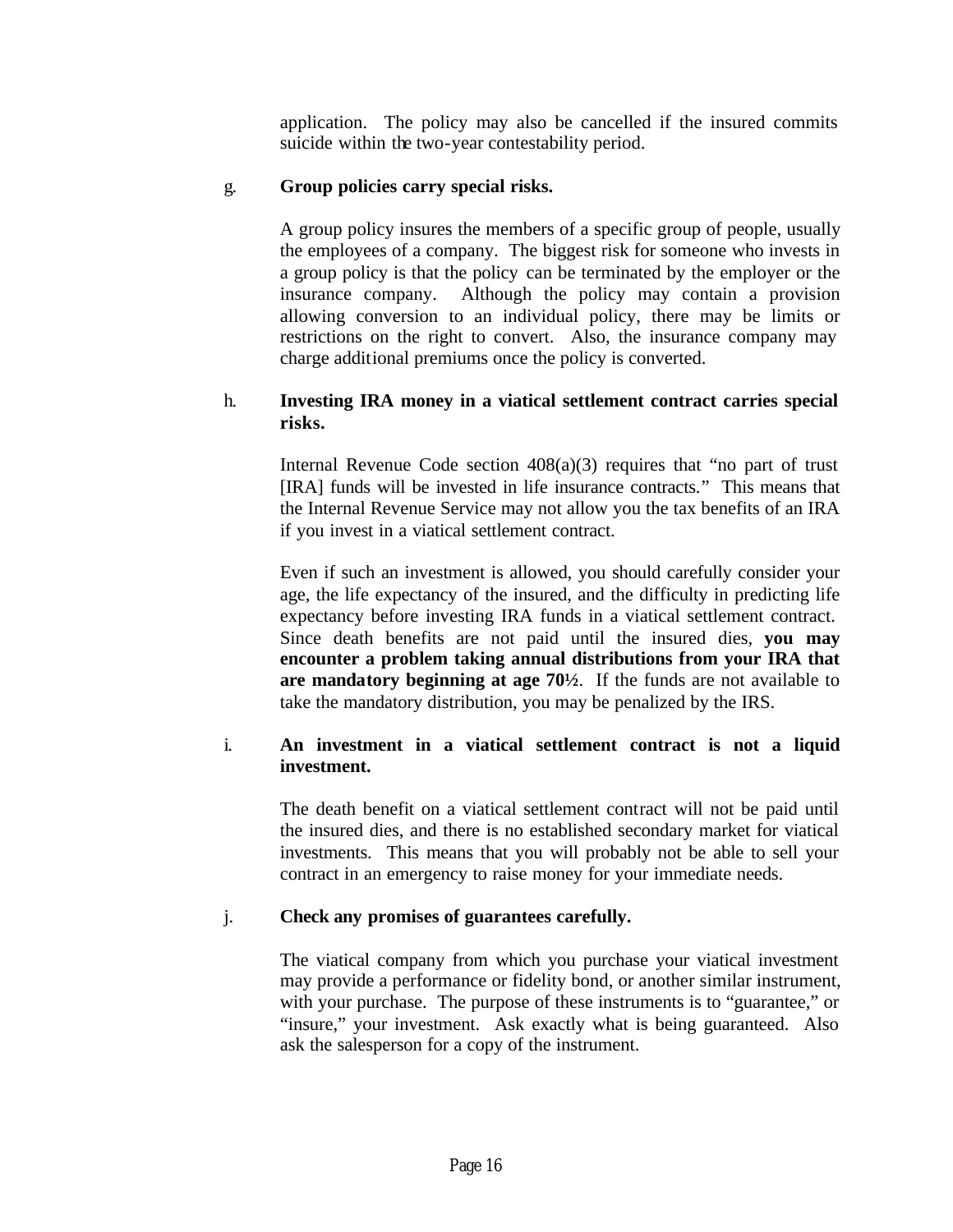If the company issuing the "guarantee" does not have the necessary financial resources to make payments under the "guarantee," you will not receive any benefit from the "guarantee."

You should do a background check on the company issuing the guarantee instrument. Contact the appropriate regulator to verify that the company exists, is in good standing, and is licensed to do business in the appropriate state(s). Obtain a copy of the company's most recent financial statements. **Be particularly wary if the company is located in a foreign country.**

The terms of the contract between the company issuing the "guarantee" and the viatical company may also affect how valuable, or useful, the "guarantee" is to you. Ask for a copy of this agreement.

## k. **You could lose some of the death benefit you have purchased if the insurance company that issued the life insurance policy goes out of business.**

Insurance companies are rated based on their financial safety and soundness. A lower rating means that the company is more likely to go out of business. Each state maintains an insurance guarantee fund for the benefit of policyholders of insurance companies that have gone out of business. The guarantee fund may impose a limit on the amount that can be recovered on each policy.

Also, the payment on your viatical settlement contract would be delayed if you needed to seek funds from this guarantee fund or from the receivership of the insurance company. This delay would reduce the rate of return on your investment.

### l. **Privacy laws and other factors may limit the information you receive about the insured.**

Federal and state privacy laws may limit the information you receive about the insured after your investment, such as the insured's current medical condition. In addition, other factors, such as the insured's unwillingness to cooperate, may limit the information you receive after your investment.

### m. **You should seek legal advice to help you understand the nature of this investment, the terms and conditions of any contract you are asked to sign, and the tax consequences of your decision to invest.**

**There are many risks and potential risks associated with an investment in a viatical settlement contract. You should be aware that there may be risks related to this type of investment in addition to those discussed above.**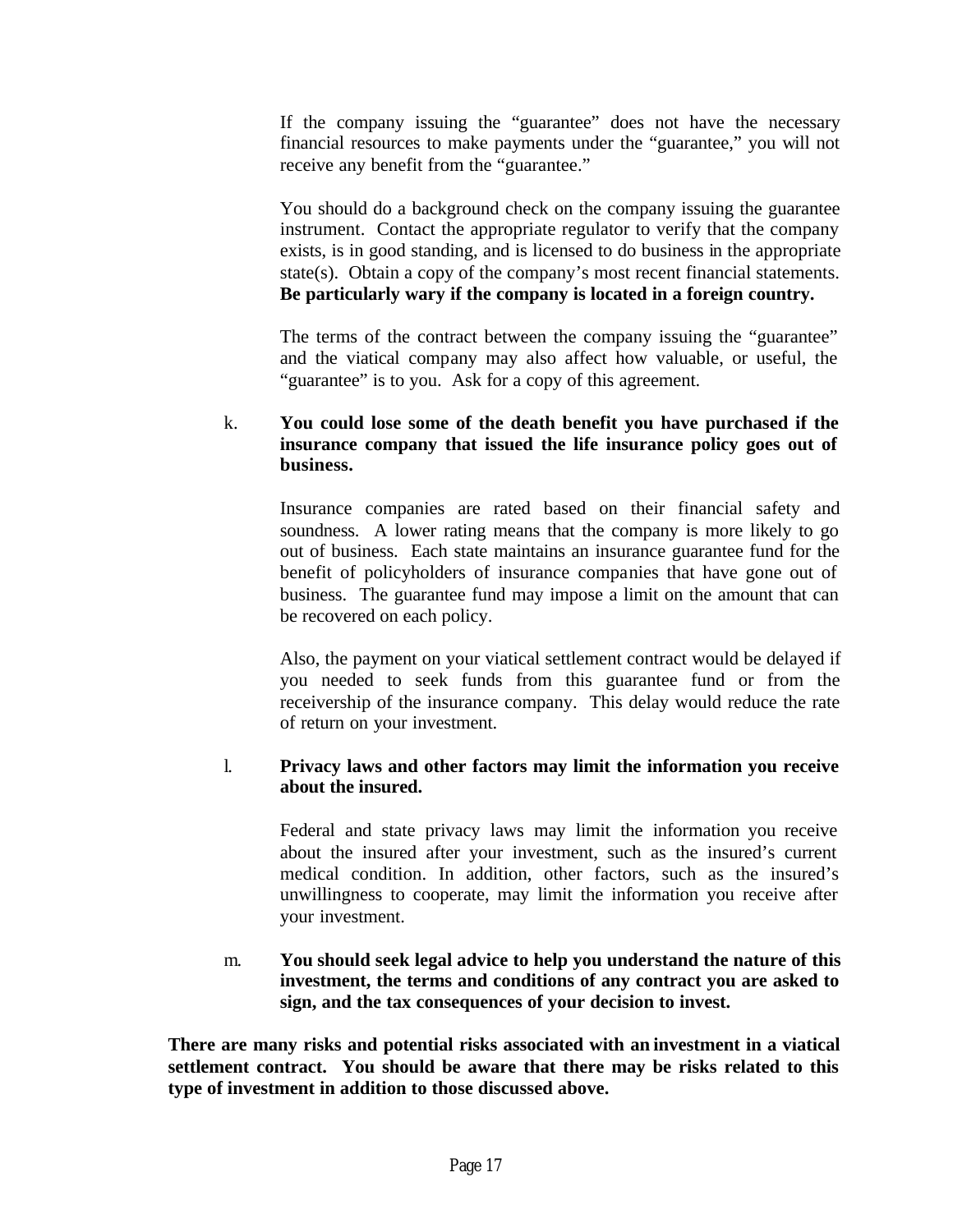## **D. HISTORY AND OPERATIONS**

- 1. Provide a brief description of the VIATICAL ISSUER, including the name, address of principal office, state of organization, date of organization, and type of legal entity (corporation, unincorporated, association, etc).
- 2. Provide the names, positions held and principal occupations during the past five years of each executive officer of the VIATICAL ISSUER. List also the names of the directors, and summarize any material transaction between the VIATICAL ISSUER and any officer, director, or controlling person within the past three years.
- 3. Provide a brief history of the VIATICAL ISSUER.
- 4. Provide a list of all States in which the VIATICAL ISSUER is licensed to purchase viatical settlement contracts, has an application pending, or has been denied exemption or registration.
- 5. Provide a list of all States in which the VIATICAL ISSUER is registered or qualified to sell VIATICAL INVESTMENTs, has an application pending, or has been denied exemption or registration.
- 6. Provide the name, address, experience, and qualifications of the PERSON who determines the life expectancy of the INSURED, the type of information on which the life expectancy evaluation is based, and the relationship of the person evaluating the INSURED's life expectancy to the VIATICAL ISSUER and BROKER-DEALER, if any.
- 7. Provide the name and address of the PERSON(s) responsible for monitoring the INSURED's whereabouts and/or ongoing medical condition, and the frequency of monitoring the INSURED's condition. Provide an explanation of how this information will be transmitted to the VIATICAL INVESTOR, and of how the insurance company will be notified of the INSURED's death and who will be responsible for filing a claim for benefits with the insurance company.
- 8. Provide the name, address and telephone number of the ESCROW AGENT(s).
- 9. Provide information regarding whether the VIATICAL INVESTOR will be the owner of the policy, the beneficiary of the policy or have other legal interests in the policy.
- 10. Provide the name and address of the PERSON(s) who will receive notice from the insurance company, including, but not limited to, notice of a change in status of the insurance policy, a change in premium payments, a reduction in death benefits or a converted policy and the end of the term for a term life insurance policy.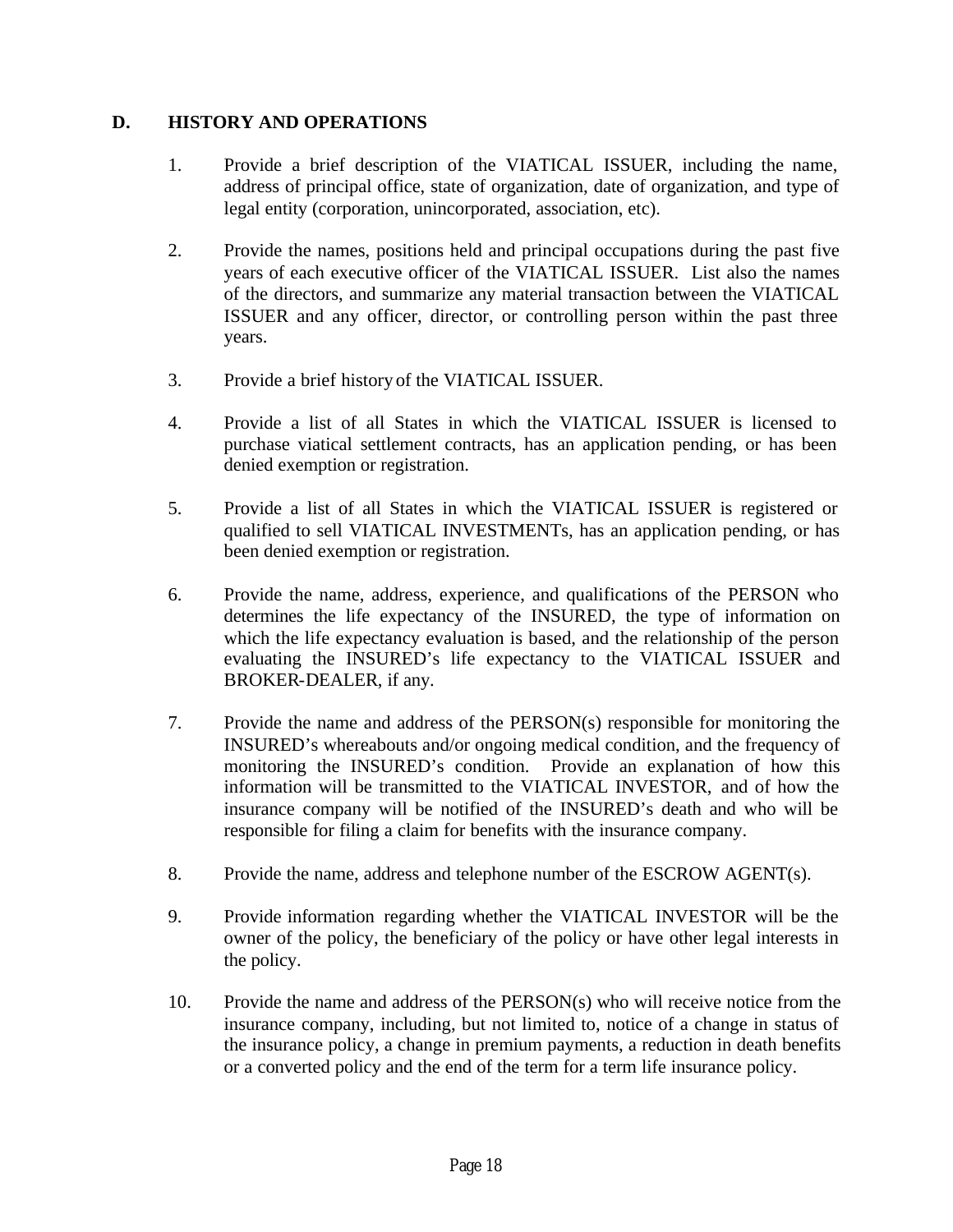11. Provide the name and address of the auditor(s) that audited the financial statements contained in the OFFERING CIRCULAR.

# **E. USE OF PROCEEDS**

- 1. The VIATICAL ISSUER's OFFERING CIRCULAR shall disclose, in both tabular and summary form, the percentages and/or dollar amounts of the following, based upon the previous 12 months of operations:
	- a. The gross proceeds received from sales of VIATICAL INVESTMENTS;
	- b. A description of all direct and indirect offering expenses that were paid from the gross proceeds;
	- c. The net proceeds available to the VIATICAL ISSUER;
	- d. An itemized listing of the purposes for which the net proceeds were used by the VIATICAL ISSUER; and
	- e. The amount of net proceeds used for each itemized purpose.
- 2. The OFFERING CIRCULAR shall disclose, in both tabular and summary form, the percentages and/or dollar amounts of the following:
	- a. The estimated gross proceeds to be received from the sale of VIATICAL INVESTMENTS;
	- b. A description of all estimated direct and indirect offering expenses that will be paid from the gross proceeds;
	- c. The estimated net proceeds that will be available to the VIATICAL ISSUER;
	- d. An itemized listing of the purposes for which the net proceeds are to be used by the VIATICAL ISSUER; and
	- e. The estimated range of net proceeds to be used for each itemized purpose.
- 3. The OFFERING CIRCULAR shall prominently disclose that the disclosures required in VIII E. 2 are estimates only, and that actual amounts may vary depending on the types of policies purchased, market conditions, and other factors.

## **F. PLAN OF DISTRIBUTION**

- 1. Describe the method and manner in which the VIATICAL INVESTMENTs will be offered and sold to VIATICAL INVESTORs, including the methods of solicitation and subscription.
- 2. List the names of responsible officials of the VIATICAL ISSUER, other than selling agents, who will answer questions regarding the VIATICAL INVESTMENTs or the VIATICAL ISSUER. Include a description of the compensation to be paid to agents of the VIATICAL ISSUER for providing services in connection with the offering.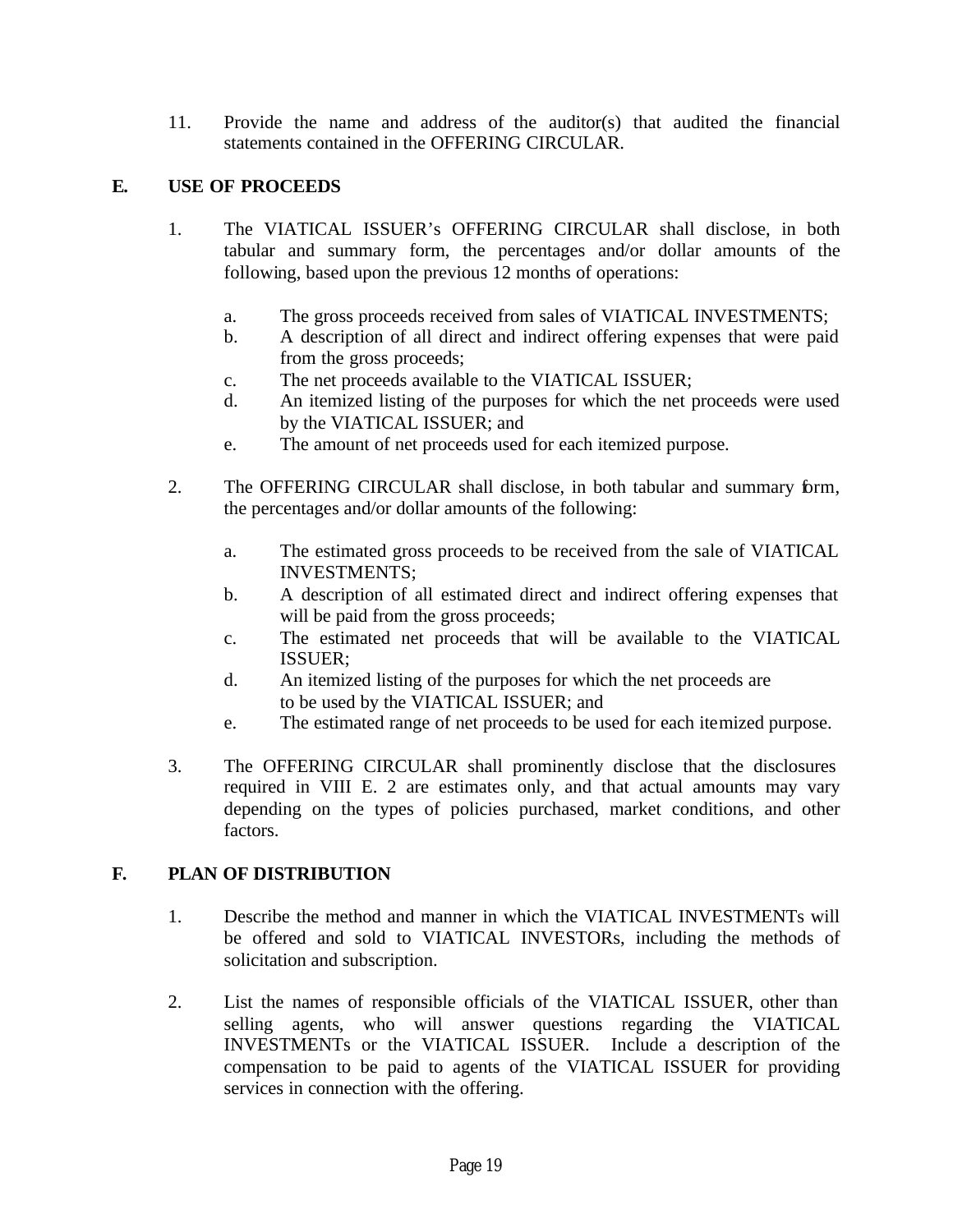- 3. Disclose any fees paid or to be paid by or on behalf of the VIATICAL ISSUER to "finders" or "advisers" in connection with the distribution of the VIATICAL INVESTMENTs, and the names of and the services rendered by such PERSONs.
- 4. Provide information about the UNDERWRITER and any BROKER-DEALERs that will offer and sell the VIATICAL INVESTMENTs. Include a description of the compensation to be paid to the UNDERWRITERs for providing their services in connection with the offering.
- 5. Describe any underwriting or selling agreement between the UNDERWRITER and the VIATICAL ISSUER, including whether such agreement is on a "best efforts" or "firm commitment" basis, whether such arrangements are "exclusive" or "nonexclusive" and whether there are provisions for indemnification of the VIATICAL ISSUER or UNDERWRITER for losses sustained as a result of claims based upon violations of applicable securities laws. Any indemnity provisions pertaining to the ESCROW AGENT shall also be disclosed. The ADMINISTRATOR may prohibit indemnification for claims due to ordinary negligence of the UNDERWRITER, VIATICAL ISSUER or ESCROW AGENT. The OFFERING CIRCULAR shall disclose any indemnification provisions for any PERSONs against liability under securities laws in connection with the offering of VIATICAL INVESTMENTs along with a statement to indicate that the ADMINISTRATOR may deem such indemnification provisions to be against public policy and unenforceable.
- 6. Describe the responsibilities of the UNDERWRITER, the VIATICAL ISSUER, and the agents of the VIATICAL ISSUER under the terms of any underwriting agreement. Disclose all past, present and anticipated future dealings with UNDERWRITERs, investment advisers, or financing organizations participating in this offering, including the aggregate remuneration received by such entities. Also disclose whether any executive officer, director or similar leader of the VIATICAL ISSUER is in any way affiliated with the UNDERWRITER or financing organization participating in this offering or with any executive personnel of such organization.

# **G. LITIGATION AND MATERIAL TRANSACTIONS**

1. Describe any pending or threatened material legal proceeding or proceedings known to be contemplated by governmental authorities, administrative bodies or other PERSONs, to which the VIATICAL ISSUER and/or its leaders, officers, directors or trustees are or may be a party, or to which any of the VIATICAL ISSUER's property is or may be subject. Include the name of the court or agency in which the proceedings are pending, the date instituted, the principal parties thereto, a description of the factual basis alleged to underlie the proceeding and the relief sought.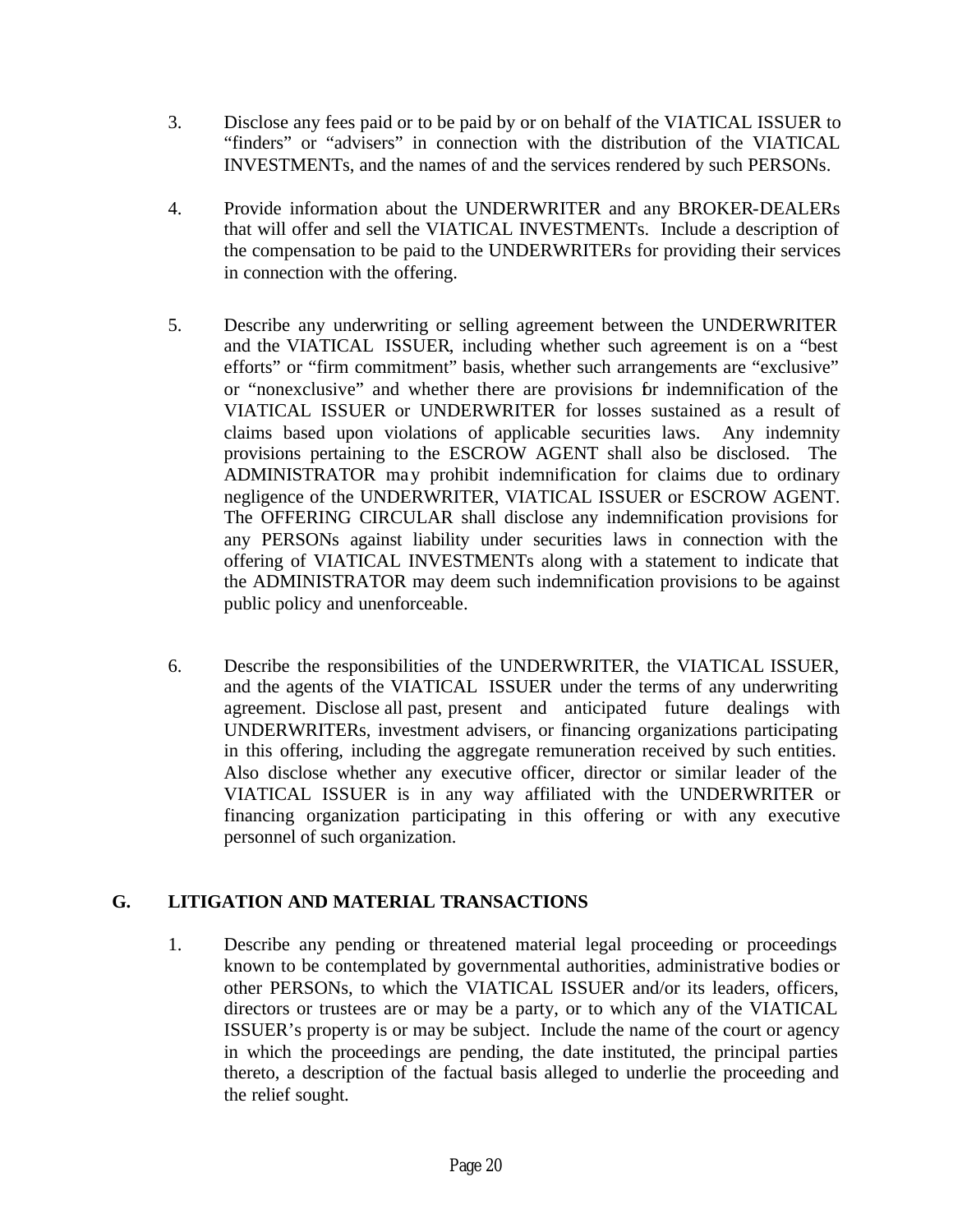- 2. Disclose any disciplinary actions or legal proceedings related to securities or other material financial matters involving the VIATICAL ISSUER or any officers, directors, trustees or agents of the VIATICAL ISSUER within 5 years of the offering, including civil judgments, state or federal regulatory actions and other judicial actions, including but not limited to any discipline that is disclosable to the public on the Central Registration Depository.
- 3. Fully disclose any VIATICAL ISSUER transactions which may materially affect this offering or a VIATICAL INVESTOR's investment decision, and which are not otherwise described above.

## **H. FINANCIAL STATEMENTS**

The ADMINISTRATOR may require financial statements required pursuant to Section II C to be attached as an Appendix to the OFFERING CIRCULAR.

## **IX. POST SALE DISCLOSURES**

The VIATICAL ISSUER or the BROKER-DEALER offering or selling VIATICAL INVESTMENTs shall provide the following disclosure in writing to each VIATICAL INVESTOR no later than at the time of the assignment, transfer or sale of all or a portion of an insurance policy. The burden of proving that the disclosure requirements have been met is on the VIATICAL ISSUER:

- A. A statement of whether the VIATICAL INVESTOR has the right to rescind the purchase of the VIATICAL INVESTMENT under existing state law.
- B. The amount of the investment, the amount the VIATICAL INVESTOR will receive upon the death of the INSURED, the VIATICAL INVESTOR's percentage interest in the life insurance policy, and the total death benefit.
- C. Whether the VIATICAL INVESTOR is an owner, beneficiary or has some other interest in the policy. The names and addresses of the owner(s), beneficiaries, and all other persons with an interest in the policy, other than the INSURED.
- D. The name, address and rating of the company that issued the life insurance policy, the policy number, and the date of issuance of the policy, as well as the identity of the rating service used.
- E. The type of policy offered or sold, e.g., whole life, term life, universal life or a group policy certificate, any additional benefits contained in the policy and the current status of the policy.
- F. The extent to which premium payments or other costs related to the policy have been escrowed, including the method of calculation of the escrow amount, whether and the extent to which the premiums include premiums for riders, the disposition of premium funds set aside in the event there is a disability waiver of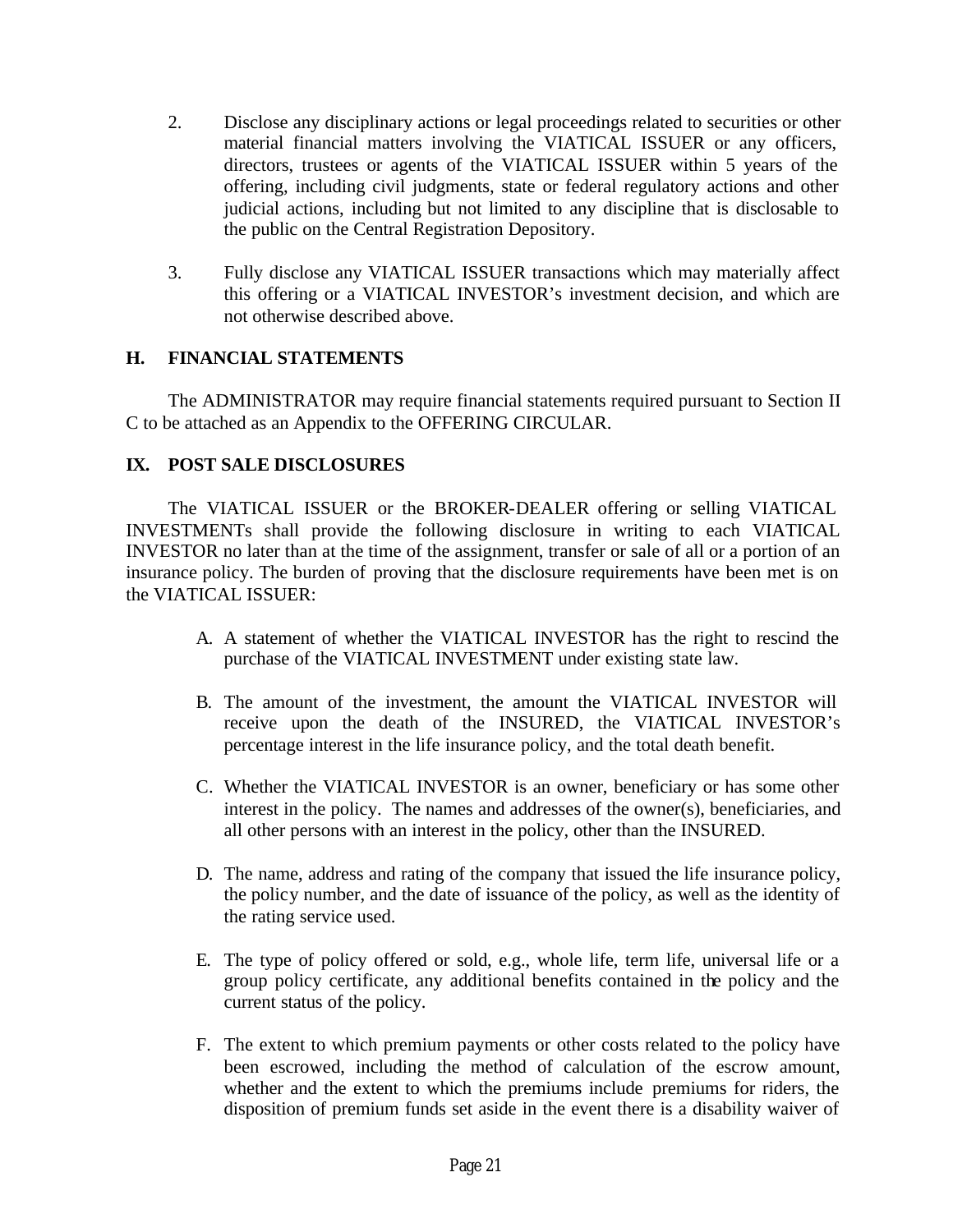premium payments, and the extent to which the VIATICAL INVESTOR will be responsible for the payment of premiums.

- G. If the policy is term insurance, the date of termination of the policy, renewal and/or conversion rights, and the VIATICAL INVESTOR's responsibility for additional premiums if the INSURED or the current owner continues the policy at the end of the current term.
- H. Whether the policy is contestable and, if so, the date upon which the contestability period ceases.
- I. Whether the insurer that wrote the policy has any additional rights that could negatively affect or extinguish the VIATICAL INVESTOR's rights under the VIATICAL INVESTMENT, what those rights are, and under what conditions those rights are or may be exercised.
- J. Copies or summaries of all the life expectancy certifications obtained by the VIATICAL ISSUER or its agents in the process of determining the price paid to the VIATOR and in offering the VIATICAL INVESTMENT.
- K. The amount of any fees or other expenses charged out of investor funds for payments to sales agents.
- L. All other material facts necessary in order to make the statements made, in light of the circumstances under which they are made, not misleading.

VIATICAL ISSUERs and BROKER-DEALERs offering or selling VIATICAL INVESTMENTs may use the Post-Sale Viatical Disclosure Document attached as Appendix A. **However, the responsibility of disclosure rests with the VIATICAL ISSUER, and using Appendix A does not necessarily mean that this responsibility has been satisfied.**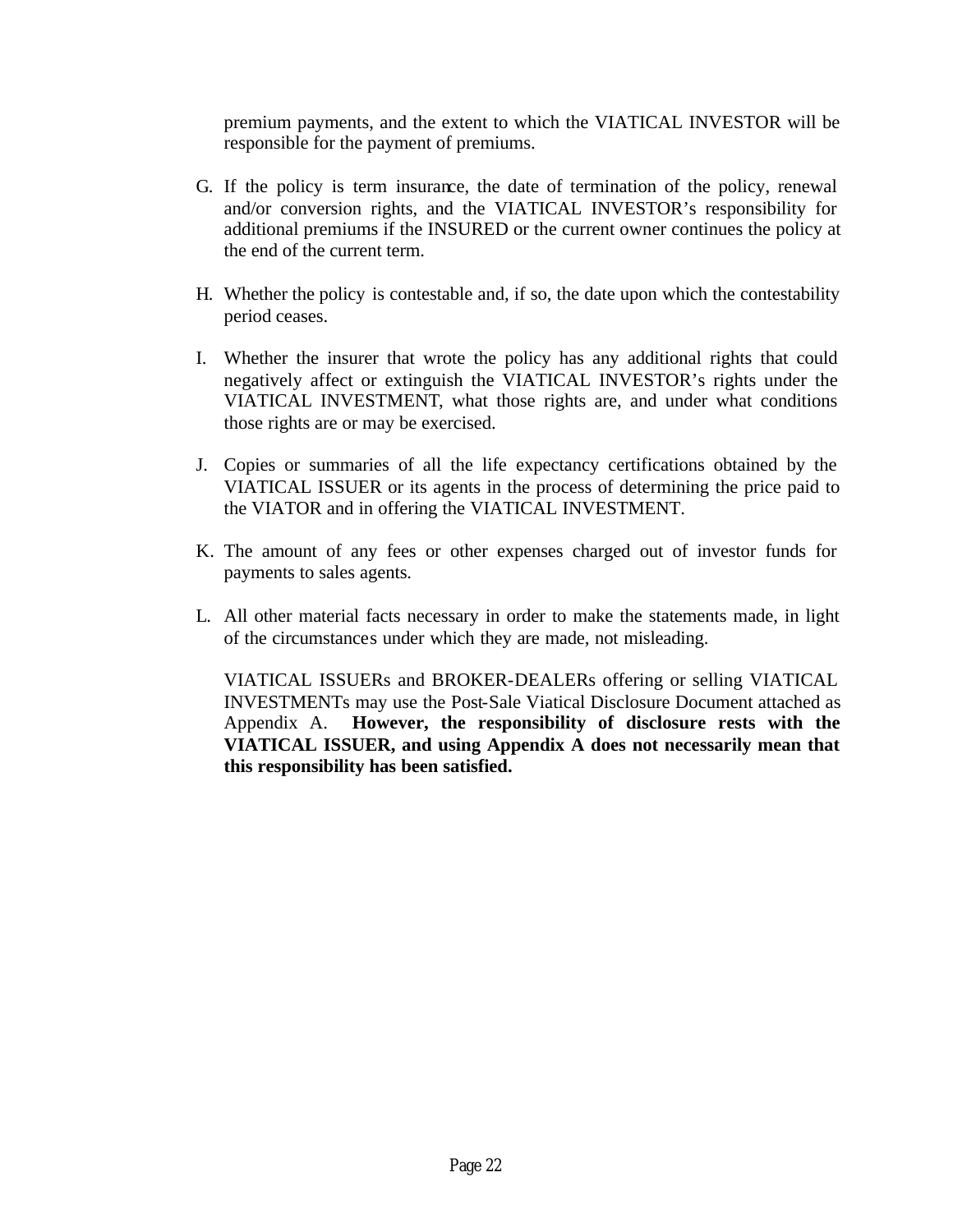## **APPENDIX A---Post-Sale Viatical Disclosure Document**

#### **Read Immediately Upon Receipt**

You are purchasing a **viatical investment. A viatical investment** is an agreement for the purchase of an interest in the death benefit of a life insurance policy. The individual whose life insurance policy is being sold is called the **viator**.

#### **Right to rescind**

[If there is a right to rescind the purchase under existing state law, the terms of the law shall be summarized herein.]

#### **What you are purchasing**

2. You are investing \$ the death of the **insured**.

The life expectancy of the **insured** in whose policy you are investing is

\_\_\_\_\_\_\_\_\_\_\_\_\_\_\_\_\_\_\_\_\_\_\_\_\_\_\_\_\_\_\_\_\_\_\_\_\_\_\_\_\_\_\_\_\_\_\_\_\_\_\_\_\_\_\_\_\_\_\_\_\_\_\_\_\_\_\_\_\_\_\_\_

The **insured** has the following medical condition: \_\_\_\_\_\_\_\_\_\_\_\_\_\_\_\_\_\_\_\_\_\_\_\_\_\_\_\_\_\_\_

### 3. You are purchasing:

\_\_\_\_\_\_\_\_\_\_\_\_\_\_\_

- □ \_\_\_\_\_\_\_\_\_\_\_\_\_\_\_ % (percent) ownership of a life insurance policy with a \$ \_\_\_\_\_\_\_\_\_\_\_\_\_\_\_ death benefit
- $\square$  the entire ownership of a life insurance policy with a \$ death benefit
- $\square$  \_\_\_\_\_\_\_\_\_\_\_\_\_\_\_\_ % (percent) of the death benefit of a life insurance policy with a \$ death benefit

 $\square$  the entire death benefit of a life insurance policy with a \$ death benefit

#### **The insurance policy**

4. The life insurance policy was issued by:

Company: Address: \_\_\_\_\_\_\_\_\_\_\_\_\_\_\_\_\_\_\_\_\_\_\_\_\_\_\_\_\_\_\_\_\_\_\_\_\_\_\_\_\_\_\_\_\_\_\_\_\_\_\_\_\_\_

\_\_\_\_\_\_\_\_\_\_\_\_\_\_\_\_\_\_\_\_\_\_\_\_\_\_\_\_\_\_\_\_\_\_\_\_\_\_\_\_\_\_\_\_\_\_\_\_\_\_\_\_\_\_ Telephone Number: \_\_\_\_\_\_\_\_\_\_\_\_\_\_\_\_\_\_\_\_\_\_\_\_\_\_\_\_\_\_\_\_\_\_\_\_\_\_\_\_\_\_\_\_\_\_\_\_\_\_\_\_\_\_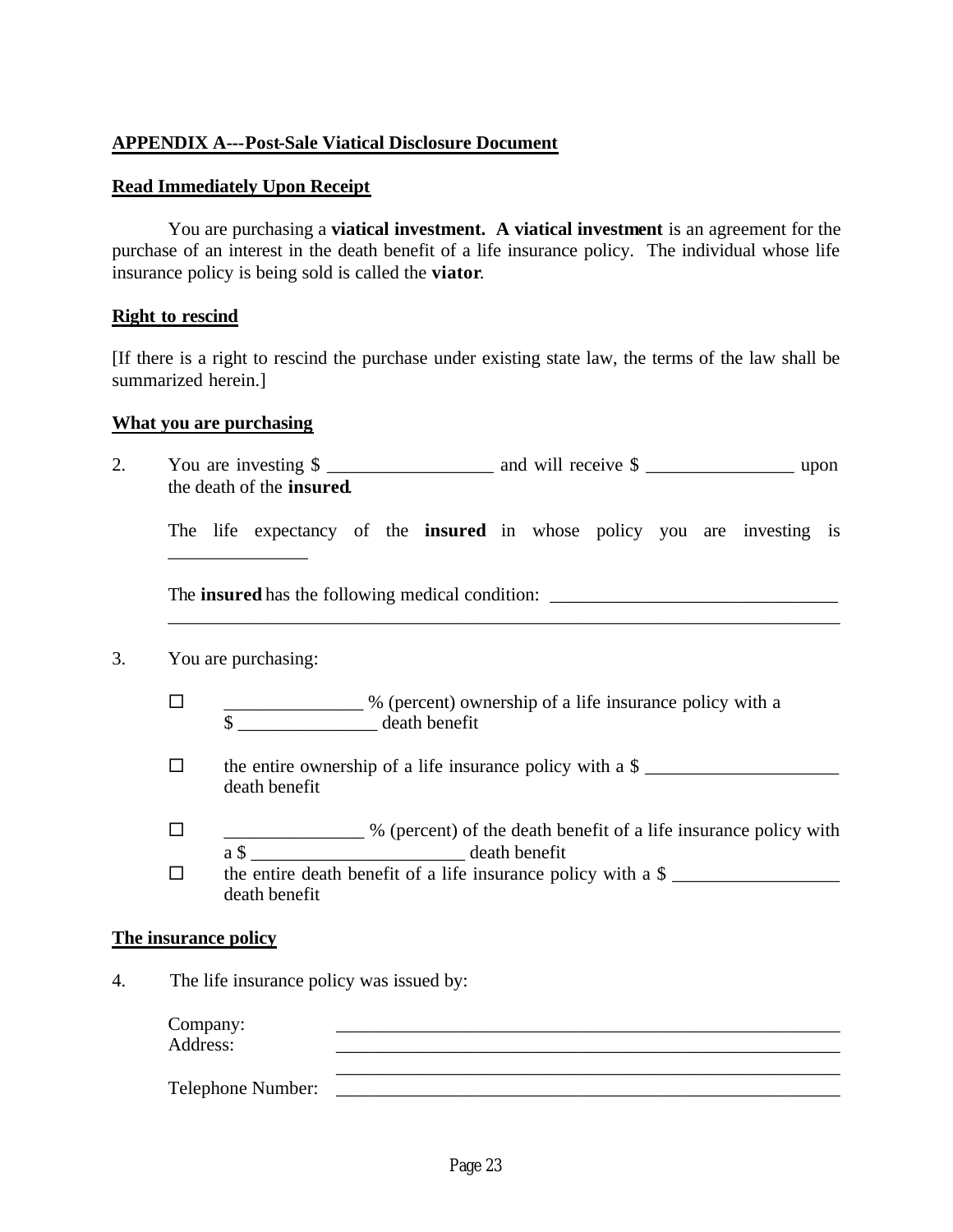| 5.                                                                                                                                   |                                            |                                                                                                                                       |  |  |  |  |  |
|--------------------------------------------------------------------------------------------------------------------------------------|--------------------------------------------|---------------------------------------------------------------------------------------------------------------------------------------|--|--|--|--|--|
| 6.                                                                                                                                   |                                            |                                                                                                                                       |  |  |  |  |  |
| 7.                                                                                                                                   |                                            |                                                                                                                                       |  |  |  |  |  |
| 8.                                                                                                                                   |                                            | The policy is (check all that apply):                                                                                                 |  |  |  |  |  |
|                                                                                                                                      | $\Box$                                     | A term policy                                                                                                                         |  |  |  |  |  |
|                                                                                                                                      |                                            |                                                                                                                                       |  |  |  |  |  |
|                                                                                                                                      | $\Box$                                     | A group policy                                                                                                                        |  |  |  |  |  |
|                                                                                                                                      |                                            | Address:<br>the contract of the contract of the contract of the contract of the contract of the contract of the contract of           |  |  |  |  |  |
|                                                                                                                                      |                                            | and the control of the control of the control of the control of the control of the control of the control of the<br>Telephone Number: |  |  |  |  |  |
|                                                                                                                                      | $\Box$                                     | Contestable                                                                                                                           |  |  |  |  |  |
|                                                                                                                                      |                                            |                                                                                                                                       |  |  |  |  |  |
| <b>Ownership</b>                                                                                                                     |                                            |                                                                                                                                       |  |  |  |  |  |
| 9.                                                                                                                                   | After you make your purchase, you will be: |                                                                                                                                       |  |  |  |  |  |
|                                                                                                                                      | $\Box$                                     | an owner and beneficiary of a life insurance policy                                                                                   |  |  |  |  |  |
| Other owners of the policy will be: (names and addresses of other investors -<br>unless disclosure would violate state privacy laws) |                                            |                                                                                                                                       |  |  |  |  |  |
|                                                                                                                                      |                                            |                                                                                                                                       |  |  |  |  |  |
|                                                                                                                                      |                                            |                                                                                                                                       |  |  |  |  |  |
|                                                                                                                                      | $\Box$                                     | a beneficiary only of a life insurance policy                                                                                         |  |  |  |  |  |
|                                                                                                                                      |                                            | The owner(s) of the policy will be: (names, addresses, and telephone numbers)                                                         |  |  |  |  |  |

\_\_\_\_\_\_\_\_\_\_\_\_\_\_\_\_\_\_\_\_\_\_\_\_\_\_\_\_\_\_\_\_\_\_\_\_\_\_\_\_\_\_\_\_\_\_\_\_\_\_\_\_\_\_\_\_\_\_\_\_\_\_\_\_\_\_

\_\_\_\_\_\_\_\_\_\_\_\_\_\_\_\_\_\_\_\_\_\_\_\_\_\_\_\_\_\_\_\_\_\_\_\_\_\_\_\_\_\_\_\_\_\_\_\_\_\_\_\_\_\_\_\_\_\_\_\_\_\_\_\_\_\_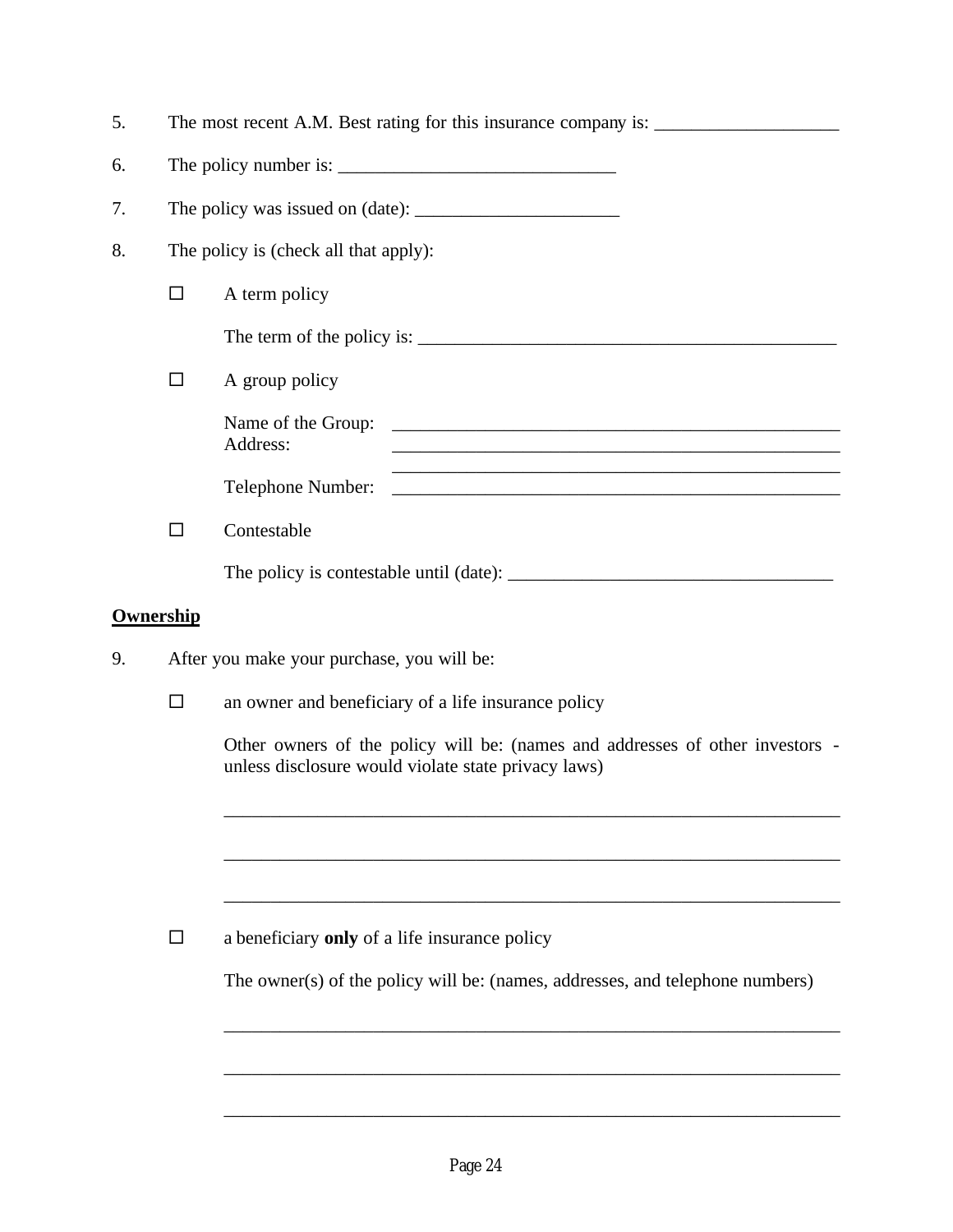|                 |                                                                                                                                                                                                    | Other beneficiaries of the policy will be: (names and addresses of other investors)                                                                              |                                      |                                                   |                                                                                                                  |  |  |
|-----------------|----------------------------------------------------------------------------------------------------------------------------------------------------------------------------------------------------|------------------------------------------------------------------------------------------------------------------------------------------------------------------|--------------------------------------|---------------------------------------------------|------------------------------------------------------------------------------------------------------------------|--|--|
|                 |                                                                                                                                                                                                    |                                                                                                                                                                  |                                      |                                                   |                                                                                                                  |  |  |
| <b>Premiums</b> |                                                                                                                                                                                                    |                                                                                                                                                                  |                                      |                                                   |                                                                                                                  |  |  |
| 10.             | Premiums on the policy are:                                                                                                                                                                        |                                                                                                                                                                  |                                      |                                                   |                                                                                                                  |  |  |
|                 | $\Box$                                                                                                                                                                                             | Paid up and no additional premium payments will ever be required.                                                                                                |                                      |                                                   |                                                                                                                  |  |  |
|                 | $\Box$<br>Required to be paid periodically.                                                                                                                                                        |                                                                                                                                                                  |                                      |                                                   |                                                                                                                  |  |  |
|                 |                                                                                                                                                                                                    | Premiums are:                                                                                                                                                    |                                      |                                                   |                                                                                                                  |  |  |
|                 |                                                                                                                                                                                                    |                                                                                                                                                                  |                                      | $\frac{\text{S}}{\text{S}}$ annually              |                                                                                                                  |  |  |
|                 |                                                                                                                                                                                                    | Payments of                                                                                                                                                      |                                      | \$                                                |                                                                                                                  |  |  |
|                 |                                                                                                                                                                                                    |                                                                                                                                                                  | $\Box$<br>$\Box$<br>$\Box$<br>$\Box$ | Monthly<br>Quarterly<br>Semi-annually<br>Annually |                                                                                                                  |  |  |
| 11.             | Term of premium payments<br>If premium payments are made as required, the policy will be fully paid up on<br>$\Box$<br>(data)<br>Premium payments must be made until the death of the viator.<br>□ |                                                                                                                                                                  |                                      |                                                   |                                                                                                                  |  |  |
|                 |                                                                                                                                                                                                    |                                                                                                                                                                  |                                      |                                                   |                                                                                                                  |  |  |
| 12.             |                                                                                                                                                                                                    |                                                                                                                                                                  |                                      |                                                   |                                                                                                                  |  |  |
|                 | $\Box$                                                                                                                                                                                             | A portion of your investment has been set aside to pay premiums. This amount<br>will fund the payment of premiums until (date) _________________________________ |                                      |                                                   |                                                                                                                  |  |  |
|                 | $\Box$                                                                                                                                                                                             | These funds have been placed in an escrow account:                                                                                                               |                                      |                                                   |                                                                                                                  |  |  |
|                 |                                                                                                                                                                                                    | Name of Escrow Agent:<br><b>Address</b>                                                                                                                          |                                      |                                                   |                                                                                                                  |  |  |
|                 |                                                                                                                                                                                                    | <b>Telephone Number</b><br><b>Bank Name</b>                                                                                                                      |                                      |                                                   | and the control of the control of the control of the control of the control of the control of the control of the |  |  |